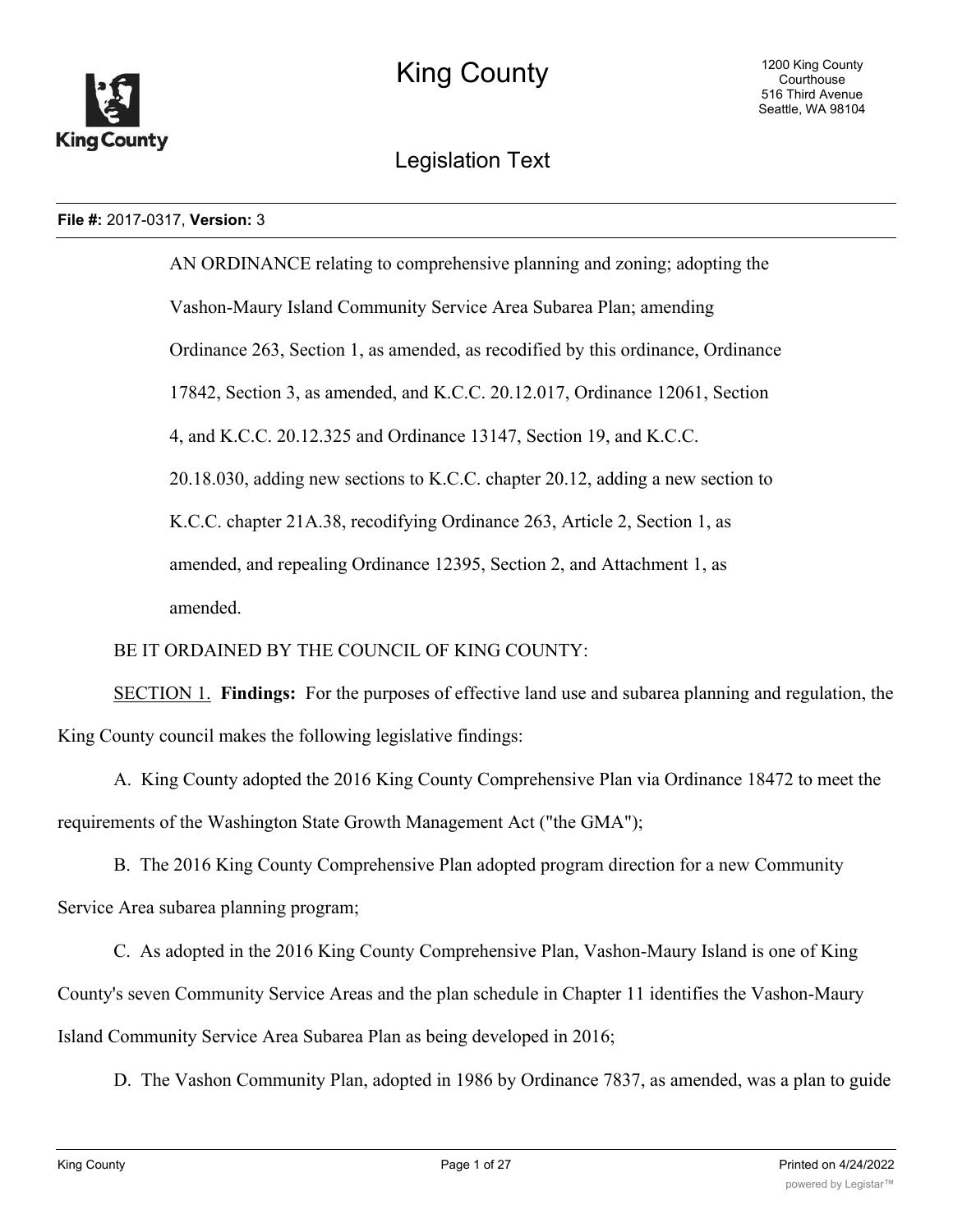growth and development across all of Vashon-Maury Island. Ordinance 7837 was repealed by Ordinance 13273 and, while some of its policies were retained in the Comprehensive Plan, resulted in the majority of Vashon-Maury Island not having an active subarea plan;

E. The Vashon Town Plan, adopted in 1996 by Ordinance 12395, is an active subarea plan to guide growth, design and development in the Rural Town of Vashon. Many elements and policies of this plan are outdated and require updating;

F. The King County council directed in Attachment A to Motion 14351 that the executive prepare an update to the 1996 Vashon Town Plan and incorporate the update into the Comprehensive Plan;

G. After assessing the status of and need for a long-range, island-wide subarea plan as directed in the Comprehensive Plan, the county determined that the Community Service Area subarea plan would address both the Vashon Rural Town and all other areas of the island;

H. The GMA and the King County Code authorize adoption of comprehensive plans updates once per year;

I. The GMA requires that King County adopt development regulations to be consistent with and implement the Comprehensive Plan; and

J. The changes to policies, development regulations, land use designations and zoning classifications contained in this ordinance are needed to maintain conformity with the 2016 King County Comprehensive Plan. They bear a substantial relationship to, and are necessary for, the public health, safety and general welfare of King County and its residents.

SECTION 2. Ordinance 263, Article 2, Section 1, as amended, is hereby recodified as K.C.C. 20.12.010.

SECTION 3. Ordinance 263, Article 2, Section 1, as amended, as receodified by this ordinance, is hereby amended to read as follows:

A. Under the King County Charter, the state Constitution and the Washington state Growth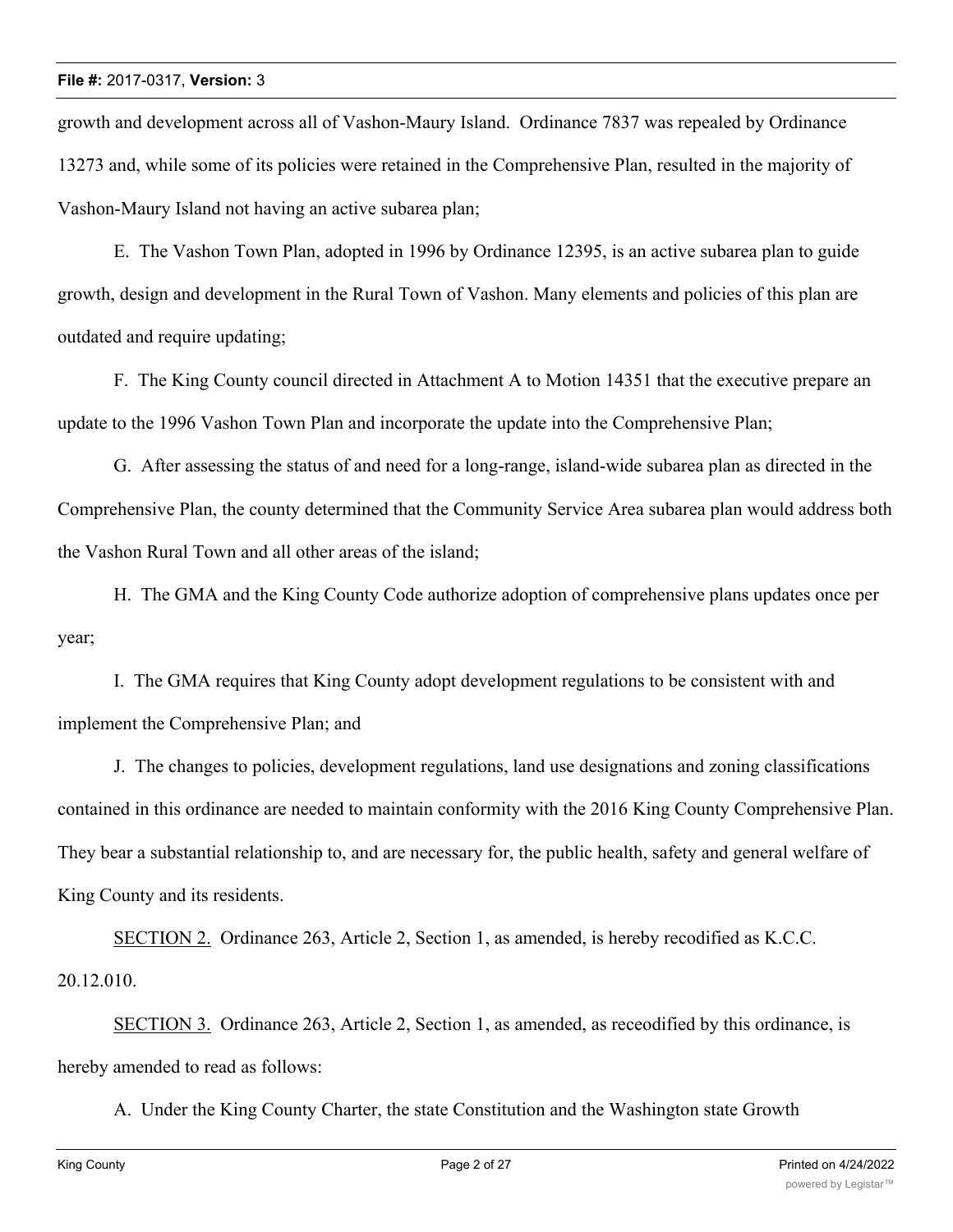Management Act, chapter 36.70A RCW, King County adopted the 1994 King County Comprehensive Plan ((is adopted)) via Ordinance 11575 and declared it to be the Comprehensive Plan for King County until amended, repealed or superseded. ((King County performed its first comprehensive four-cycle review of the Comprehensive Plan. As a result of the review, King County amended the 1994 Comprehensive Plan through passage of the King County Comprehensive Plan 2000. King County performed its second comprehensive four -cycle review of the Comprehensive Plan in 2004. As a result of the review, King County amended the 2000 Comprehensive Plan through passage of the King County Comprehensive Plan 2004.)) The Comprehensive Plan has been reviewed and amended multiple times since its adoption in 1994. Amendments to the 1994 Comprehensive Plan to-date are currently reflected in the 2016 King County Comprehensive Plan, as adopted in Ordinance 18427 and as amended by this ordinance. The Comprehensive Plan shall be the principal planning document for the orderly physical development of the county and shall be used to guide subarea plans, functional plans, provision of public facilities and services, review of proposed incorporations and annexations, development regulations and land development decisions.

((B. The amendments to the 1994 King County Comprehensive Plan contained in Appendix A to Ordinance 12061 (King County Comprehensive Plan 1995 amendments) are hereby adopted.

C. The amendments to the 1994 King County Comprehensive Plan contained in Attachment A to Ordinance 12170 are hereby adopted to comply with the Central Puget Sound Growth Management Hearings Board Decision and Order in Vashon-Maury Island, et. al. v. King County, Case No. 95-3-0008.

D. The Vashon Town Plan contained in Attachment 1 to Ordinance 12395 is adopted as a subarea plan of the King County Comprehensive Plan and, as such, constitutes official county policy for the geographic area of unincorporated King County defined in the plan and amends the 1994 King County Comprehensive Plan Land Use Map.

E. The amendments to the 1994 King County Comprehensive Plan contained in Appendix A to Ordinance 12501 are hereby adopted to comply with the Order of the Central Puget Sound Growth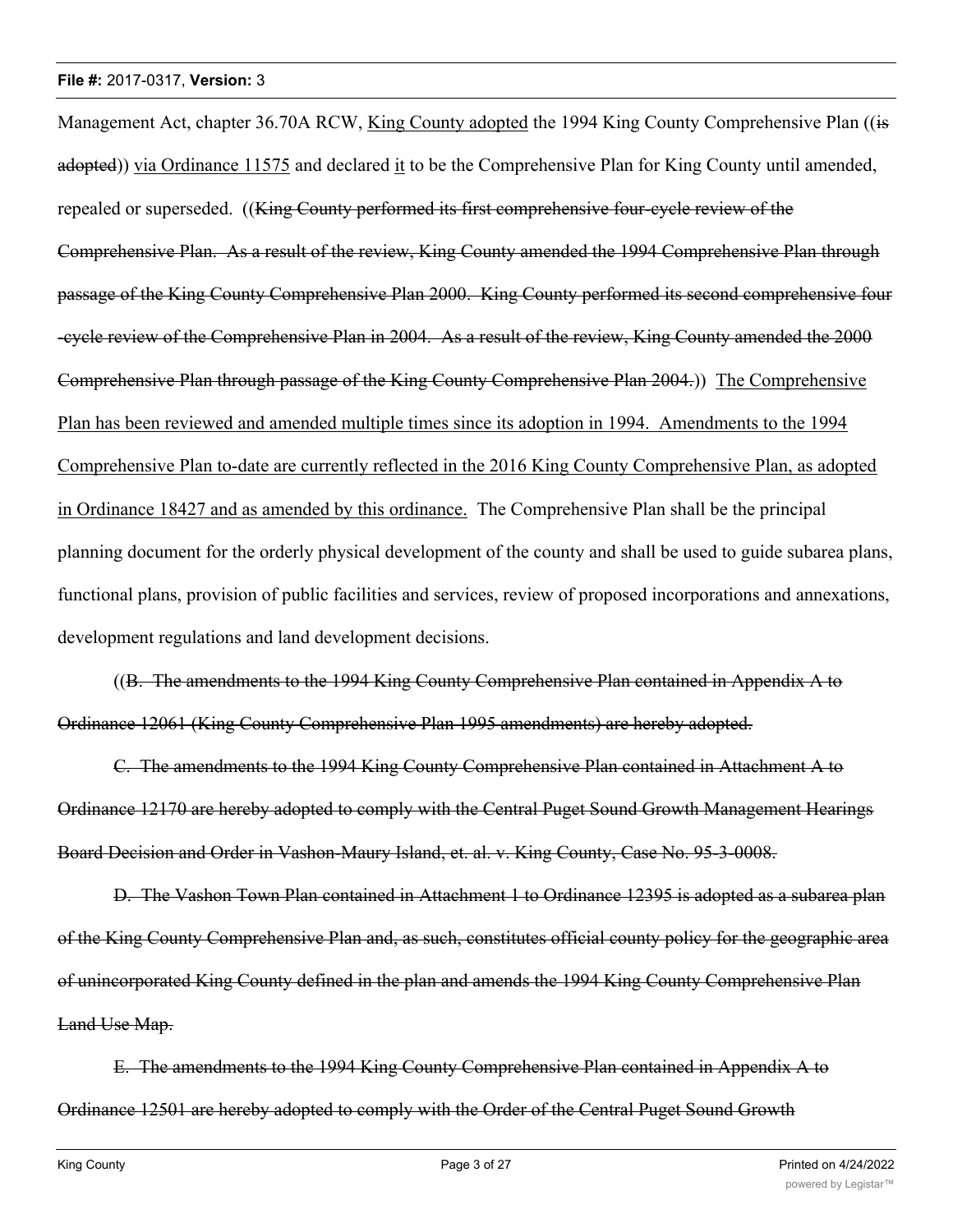Management Hearings Board in Copac-Preston Mill, Inc., et al, v. King County, Case No. 96-3-0013 as amendments to the King County Comprehensive Plan.

F. The amendments to the 1994 King County Comprehensive Plan contained in Appendix A to Ordinance 12531 (King County Comprehensive Plan 1996 amendments) are hereby adopted as amendments to the King County Comprehensive Plan.

G. The Black Diamond Urban Growth Area contained in Appendix A to Ordinance 12533 is hereby adopted as an amendment to the King County Comprehensive Plan.

H. The 1994 King County Comprehensive Plan and Comprehensive Plan Land Use Map are amended to include the area shown in Appendix A of Ordinance 12535 as Rural City Urban Growth Area. The language from Ordinance 12535, Section 1.D., shall be placed on Comprehensive Plan Land Use Map page #32 with a reference marker on the area affected by Ordinance 12535.

I. The amendments to the 1994 King County Comprehensive Plan contained in Appendix A to Ordinance 12536 (1997 Transportation Need Report) are hereby adopted as amendments to the King County Comprehensive Plan.

J. The amendments to the 1994 King County Comprehensive Plan contained in Appendix A to Ordinance 12927 (King County Comprehensive Plan 1997 amendments) are hereby adopted as amendments to the King County Comprehensive Plan.

K. The amendments to the 1994 King County Comprehensive Plan contained in the 1998 Transportation Needs Report, contained in Appendices A and B to Ordinance 12931 and in the supporting text, are hereby adopted as amendments to the King County Comprehensive Plan.

L. The amendments to the 1994 King County Comprehensive Plan contained in Appendix A to Ordinance 13273 (King County Comprehensive Plan 1998 amendments) are hereby adopted as amendments to the King County Comprehensive Plan.

M. The 1999 Transportation Needs Report contained in Attachment A to Ordinance 13339 is hereby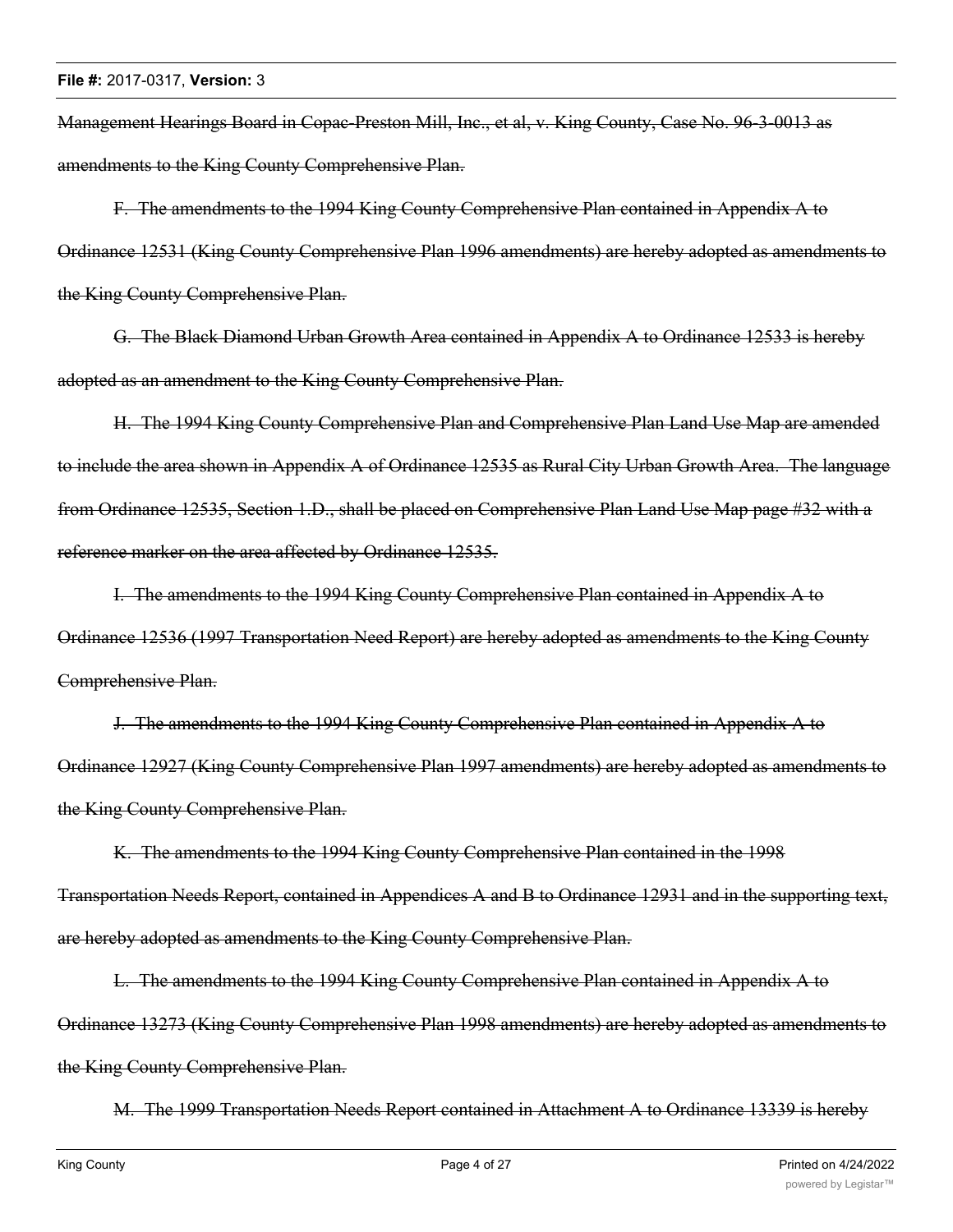adopted as an amendment to the 1994 King County Comprehensive Plan, Technical Appendix C, and the amendments to the 1994 King County Comprehensive Plan contained in Attachment B to Ordinance 13339 are hereby adopted as amendments to the King County Comprehensive Plan.

N. The amendments to the 1994 King County Comprehensive Plan contained in Attachment A to Ordinance 13672 (King County Comprehensive Plan 1999 amendments) are hereby adopted as amendments to the King County Comprehensive Plan.

O. The 2000 Transportation Needs Report contained in Attachment A to Ordinance 13674 is hereby adopted as an amendment to the 1994 King County Comprehensive Plan, Technical Appendix C.

P. The Fall City Subarea Plan contained in Attachment A to Ordinance 13875 is adopted as a subarea plan of the King County Comprehensive Plan and, as such, constitutes official county policy for the geographic area of unincorporated King County defined in the plan. The Fall City Subarea Plan amends the 1994 King County Comprehensive Plan land use map by revising the Rural Town boundaries of Fall City.

Q. The amendments to the King County Comprehensive Plan contained in Attachment A to Ordinance 13875 are hereby adopted as amendments to the King County Comprehensive Plan.

R. The Fall City area zoning amendments contained in Attachment A to Ordinance 13875 are adopted as the zoning control for those portions of unincorporated King County defined in the attachment. Existing property-specific development standards (p-suffix conditions) on parcels affected by Attachment A to Ordinance 13875 do not change except as specifically provided in Attachment A to Ordinance 13875.

S. The amendments to the 1994 King County Comprehensive Plan Land Use Map contained in Attachment A to Ordinance 13987 are hereby adopted to comply with the Central Puget Sound Growth Management Hearings Board Decision and Order on Supreme Court Remand in Vashon-Maury Island, et. al. v. King County, Case No. 95-3-0008 (Bear Creek Portion).

T. The 2001 transportation needs report contained in Attachment A to Ordinance 14010 is hereby adopted as an amendment to the 1994 King County Comprehensive Plan, technical appendix C.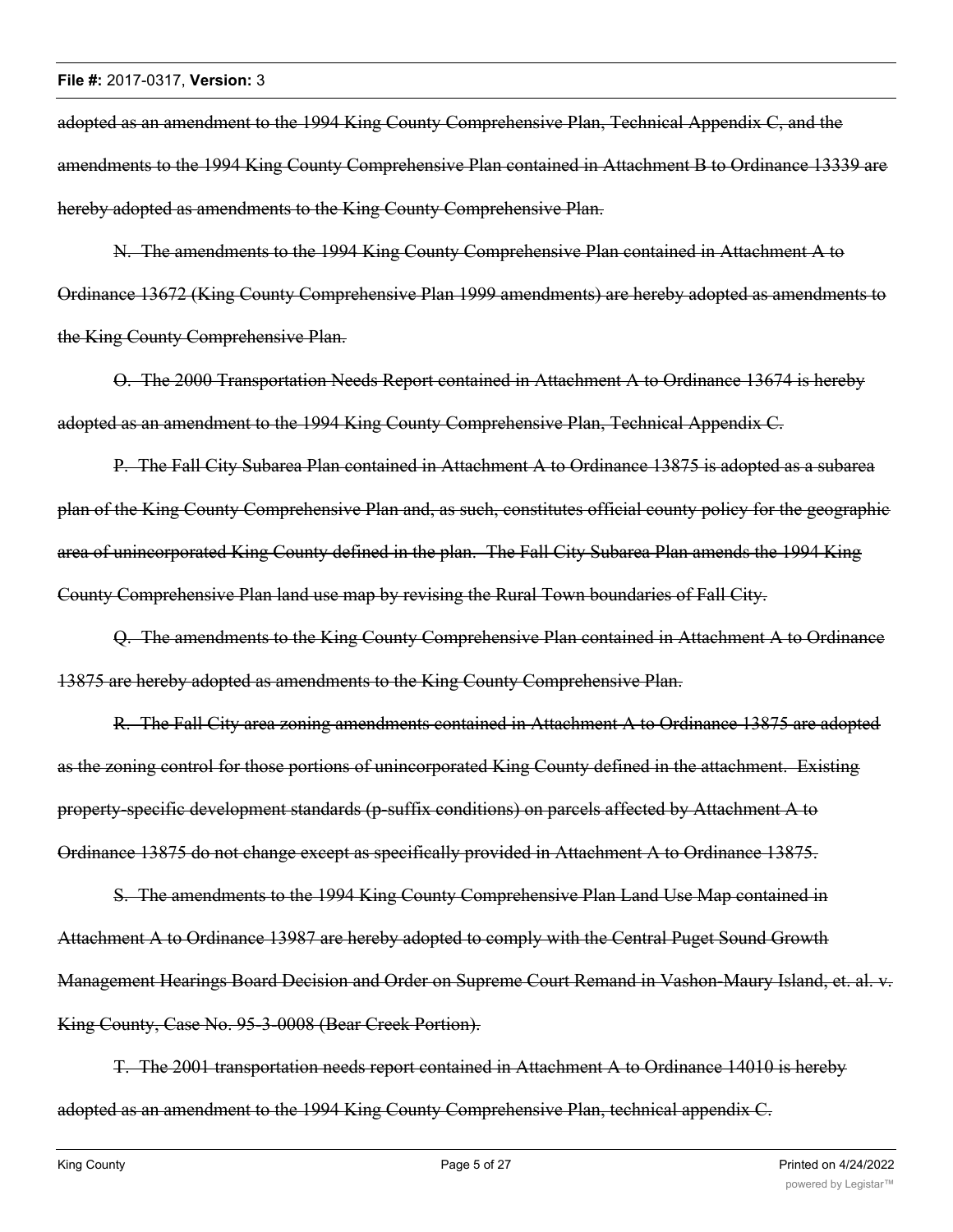U. The amendments to the 1994 King County Comprehensive Plan contained in Attachments A, B and C to Ordinance 14044 (King County Comprehensive Plan 2000) are hereby adopted as amendments to the King County Comprehensive Plan. Attachment A to Ordinance 14044 amends the policies, text and maps of the Comprehensive Plan. Amendments to the policies are shown with deleted language struck out and new language underlined. The text and maps in Attachment A to Ordinance 14044 replace the previous text and maps in the Comprehensive Plan. Attachment B to Ordinance 14044 contains technical appendix A (capital facilities), which replaces technical appendix A to the King County Comprehensive Plan, technical appendix C (transportation), which replaces technical appendix C to the King County Comprehensive Plan, and technical appendix M (public participation), which is a new technical appendix that describes the public participation process for the King County Comprehensive Plan 2000. Attachment C to Ordinance 14044 includes amendments to the King County Comprehensive Plan Land Use Map. The land use amendments contained in Attachment C to Ordinance 14044 are adopted as the official land use designations for those portions of unincorporated King County defined in Attachment C to Ordinance 14044.

V. The Snoqualmie Urban Growth Area Subarea Plan contained in Attachment A to Ordinance 14117 is adopted as a subarea plan of the King County Comprehensive Plan and, as such, constitutes official county policy for the geographic area of unincorporated King County defined in the plan. Attachment B to Ordinance 14117 amends the King County Comprehensive Plan 2000 land use map by revising the Urban Growth Area for the City of Snoqualmie. Attachment C to Ordinance 14117 amends the policies of the Comprehensive Plan.

W. The Snoqualmie Urban Growth Area Subarea Plan area zoning amendments in Attachment D to Ordinance 14117 are adopted as the zoning control for those portions of unincorporated King County defined in the attachment. Existing property-specific development standards (p-suffix conditions) on parcels affected by Attachment D to Ordinance 14117 do not change

X. The amendments to the King County Comprehensive Plan 2000 contained in Attachment B to Ordinance 14156 are hereby adopted as amendments to the King County Comprehensive Plan.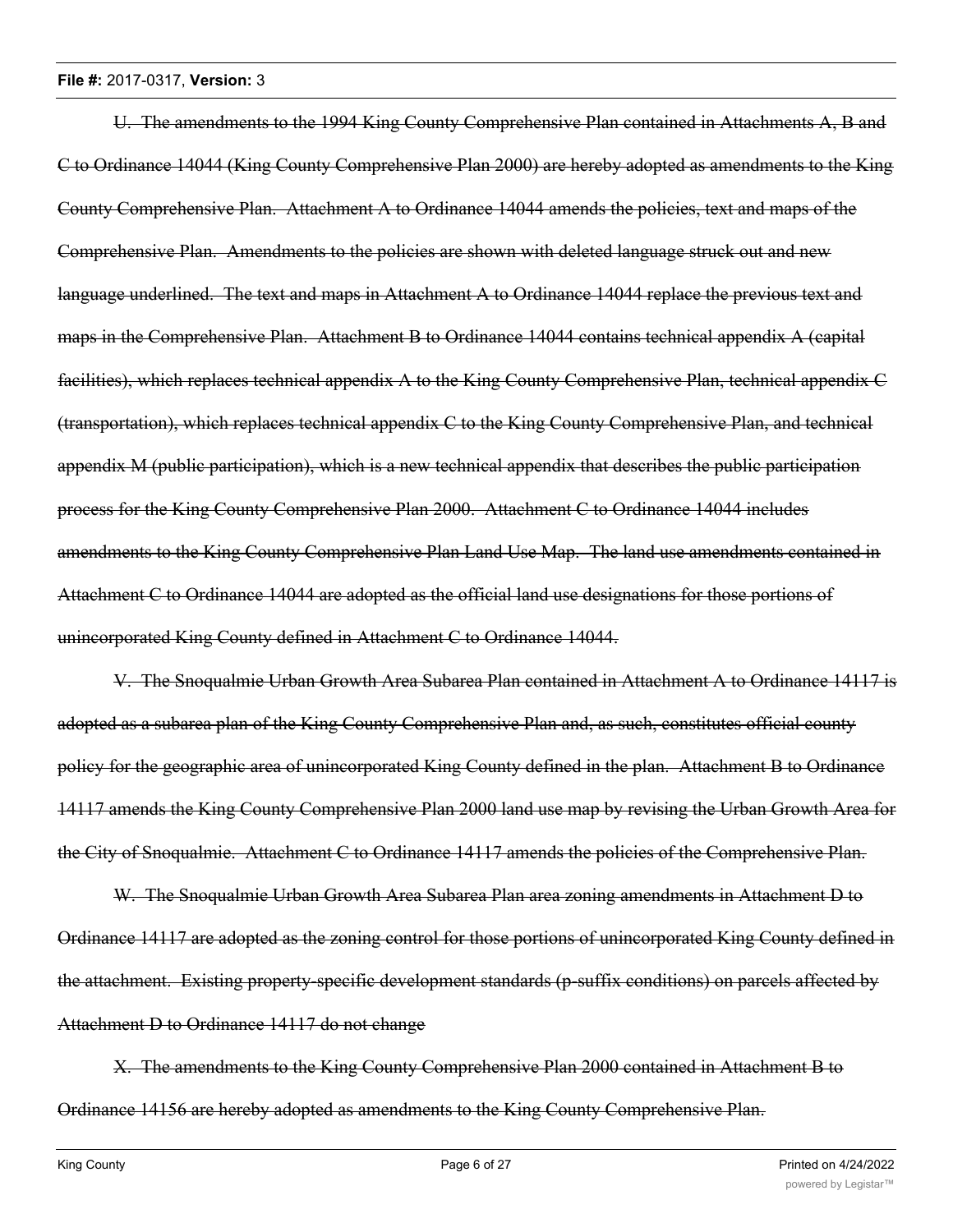Y. The amendments to the King County Comprehensive Plan 2000 contained in Attachment A to Ordinance 14185 are hereby adopted as amendments to the King County Comprehensive Plan in order to comply with the order of the Central Puget Sound Growth Management Hearings Board in Green Valley et al, v. King County, CPSGMHB Case No. 98-3-0008c, Final Decision and Order (1998) and the order of the Washington Supreme Court in King County v. Central Puget Sound Growth Management Hearings Board, 142 Wn.2d 543, 14 P.3d 133 (2000).

Z. The amendments to the King County Comprehensive Plan 2000 contained in Attachment A to Ordinance 14241 (King County Comprehensive Plan 2001 Amendments) are hereby adopted as amendments to the King County Comprehensive Plan.

AA. The amendment to the King County Comprehensive Plan 2000 contained in Attachment A to Ordinance 14286 is hereby adopted as an amendment to the King County Comprehensive Plan in order to comply with the Central Puget Sound Growth Management Hearings Board's Final Decision and Order in Forster Woods Homeowners' Association and Friends and Neighbors of Forster Woods, et al. v. King County, Case No. 01-3-0008c (Forster Woods), dated November 6, 2001.

BB. The amendments to the King County Comprehensive Plan 2000 contained in Attachment A to Ordinance 14448 (King County Comprehensive Plan 2002 Amendments) are hereby adopted as amendments to the King County Comprehensive Plan.

CC. The amendments to the King County Comprehensive Plan 2000 contained in Attachment A to Ordinance 14775 (King County Comprehensive Plan 2003 Amendments) are hereby adopted as amendments to the King County Comprehensive Plan.

DD. The amendments to the King County Comprehensive Plan 2000 contained in Attachments A, B, C, D and E to Ordinance 15028 (King County Comprehensive Plan 2004) are hereby adopted as amendments to the King County Comprehensive Plan. Attachment A, Part I, to Ordinance 15028 amends the policies, text and maps of the Comprehensive Plan. Attachment A, Part II, to Ordinance 15028 includes amendments to the King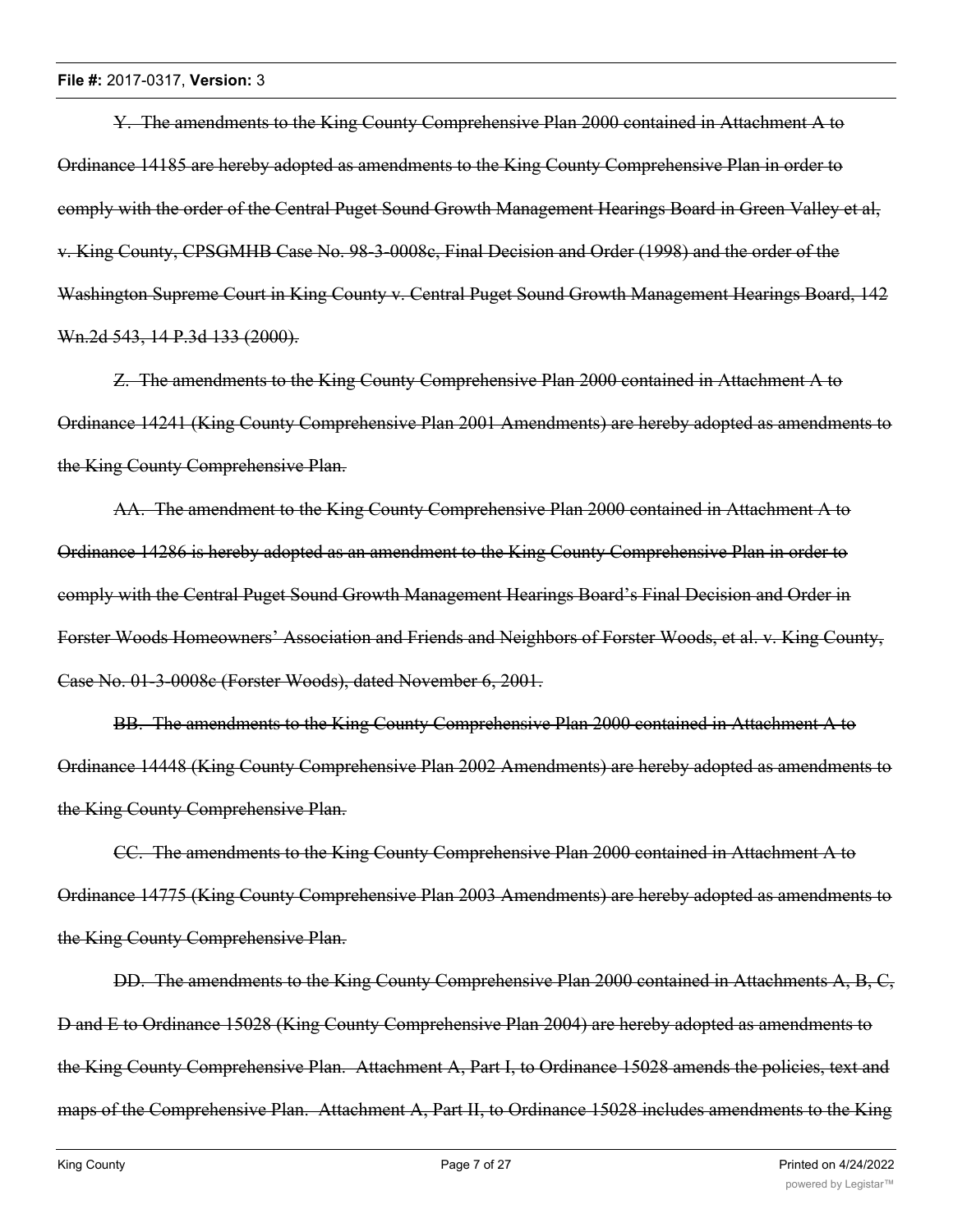County Comprehensive Plan Land Use Map. The land use amendments contained in Attachment A, Part II, to Ordinance 15028 are adopted as the official land use designations for those portions of unincorporated King County defined in Attachment A, Part II, to Ordinance 15028. Attachment B to Ordinance 15028 contains Technical Appendix A (Capital Facilities), which replaces technical appendix A to the King County Comprehensive Plan. Attachment C to Ordinance 15028 contains Technical Appendix B (Housing), which replaces Technical Appendix B to the King County Comprehensive Plan. Attachment D to Ordinance 15028 contains Technical Appendix C (Transportation), which replaces Technical Appendix C to the King County Comprehensive Plan 2000. Attachment E to Ordinance 15028 contains Technical Appendix D (Growth Targets and the Urban Growth Area 2004).

EE. The 2004 transportation needs report contained in Attachment A to Ordinance 15077 is hereby adopted as an amendment to the 2004 King County Comprehensive Plan, technical appendix C.

FF. The amendments to the King County Comprehensive Plan 2004 contained in Attachment A to Ordinance 15244 (King County Comprehensive Plan 2005 Amendments) are hereby adopted as amendments to the King County Comprehensive Plan.

GG. Attachment A to Ordinance 15326, which is the King County Comprehensive Plan Sammamish Agricultural Production District Subarea Plan dated November 7, 2005, is hereby adopted as an amendment to the 2004 King County Comprehensive Plan, as amended, in order to comply with the Central Puget Sound Growth Management Hearings Board's Final Decision and Order in Maxine Keesling v. King County, Case No. 04-3-0024 (Keesling III), dated May 31, 2005.

HH. The amendments to the King County Comprehensive Plan 2004 contained in Attachments A, B, C and D to Ordinance 15607 are hereby adopted as amendments to the King County Comprehensive Plan. Attachment A to Ordinance 15607 (Amendment to the King County Comprehensive Plan 2004) amends the policies and maps of the King County Comprehensive Plan. Attachment B to Ordinance 15607 contains technical appendix O (Regional Trail Needs Report). Attachment C to Ordinance 15607 amends King County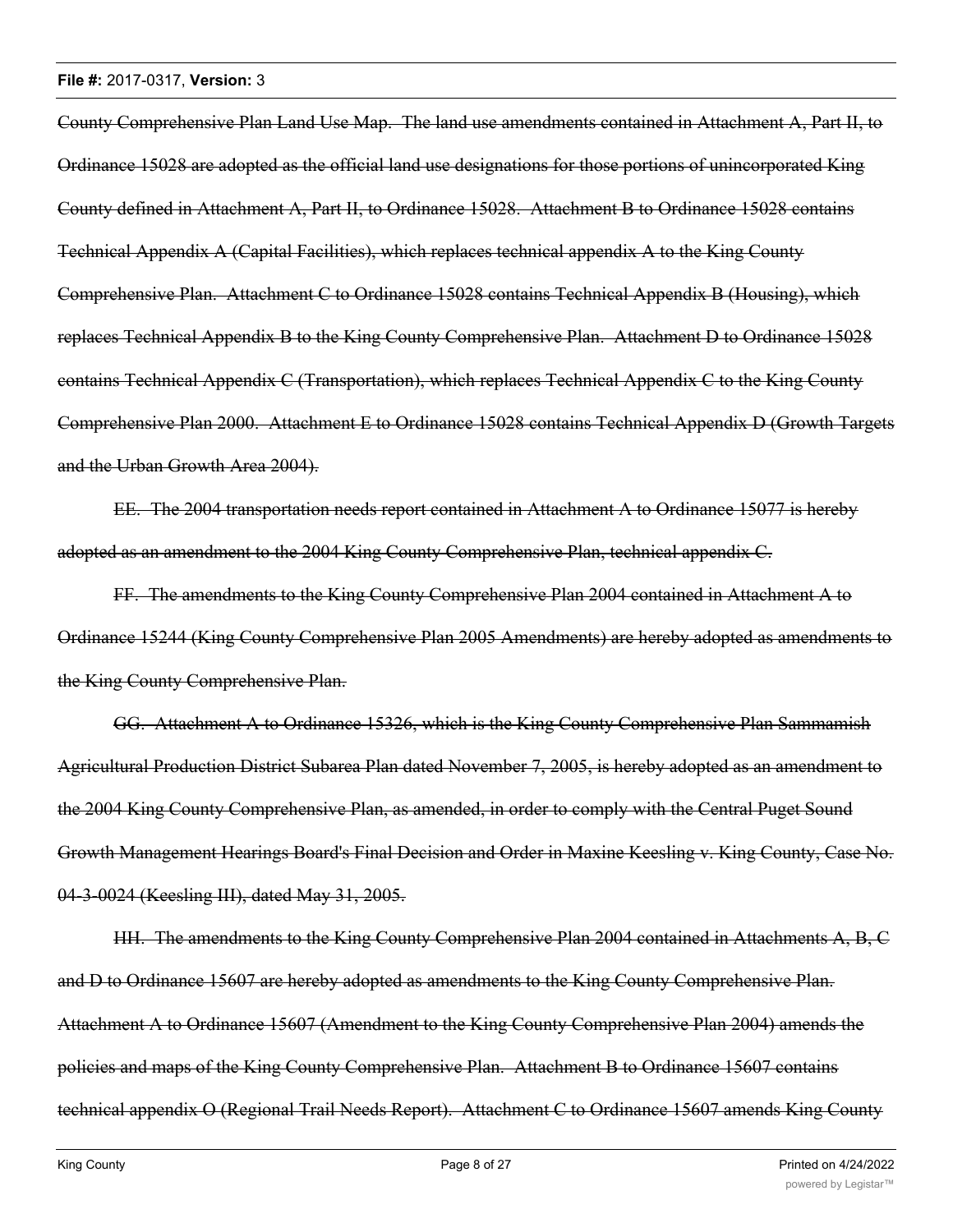Comprehensive Plan, Technical Appendix C (Transportation), by replacing the transportation needs report. Attachment D to Ordinance 15607 amends King County Comprehensive Plan, Technical Appendix C (Transportation), by replacing the arterial functional classification map.

II. Attachment A to Ordinance 15772, which is the King County Comprehensive Plan Juanita Firs Subarea Plan, dated February 20, 2007, is hereby adopted as an amendment to the King County Comprehensive Plan as amended.

JJ. The amendments to the King County Comprehensive Plan 2004 contained in Attachments A, B, C, D, E and F to Ordinance 16263 are hereby adopted as amendments to the King County Comprehensive Plan. Attachment A to Ordinance 16263 amends the policies, text and maps of the Comprehensive Plan and amends King County Comprehensive Plan Land Use Zoning. The land use amendments contained in Attachment A to Ordinance 16263 are adopted as the official land use designations for those portions of unincorporated King County defined in Attachment A to Ordinance 16263. Attachment B to Ordinance 16263 contain[s] Technical Appendix A (Capital Facilities), which replaces Technical Appendix A to the King County Comprehensive Plan 2004. Attachment C to Ordinance 16263 contains Technical Appendix B (Housing), which replaces Technical Appendix B to the King County Comprehensive Plan 2004. Attachment D to Ordinance 16263 contains Technical Appendix C (Transportation), which replaces Technical Appendix C to the King County Comprehensive Plan 2004. Attachment E to Ordinance 16263 contains the transportation needs report, which replaces the transportation needs report in Technical Appendix C to the King County Comprehensive Plan 2004. Attachment F to Ordinance 16263 contains Technical Appendix D (Growth Targets and the Urban Growth Area 2008).

KK. The amendments to the 2008 King County Comprehensive Plan, contained in Attachments A, B and C to Ordinance 16949 are hereby adopted as amendments to the King County Comprehensive Plan. Attachment A to Ordinance 16949 is Technical and Editorial Corrections, dated March 1, 2010. Attachment B to Ordinance 16949 is the King County Issaquah Highlands Area Zoning Study, dated September 13, 2010.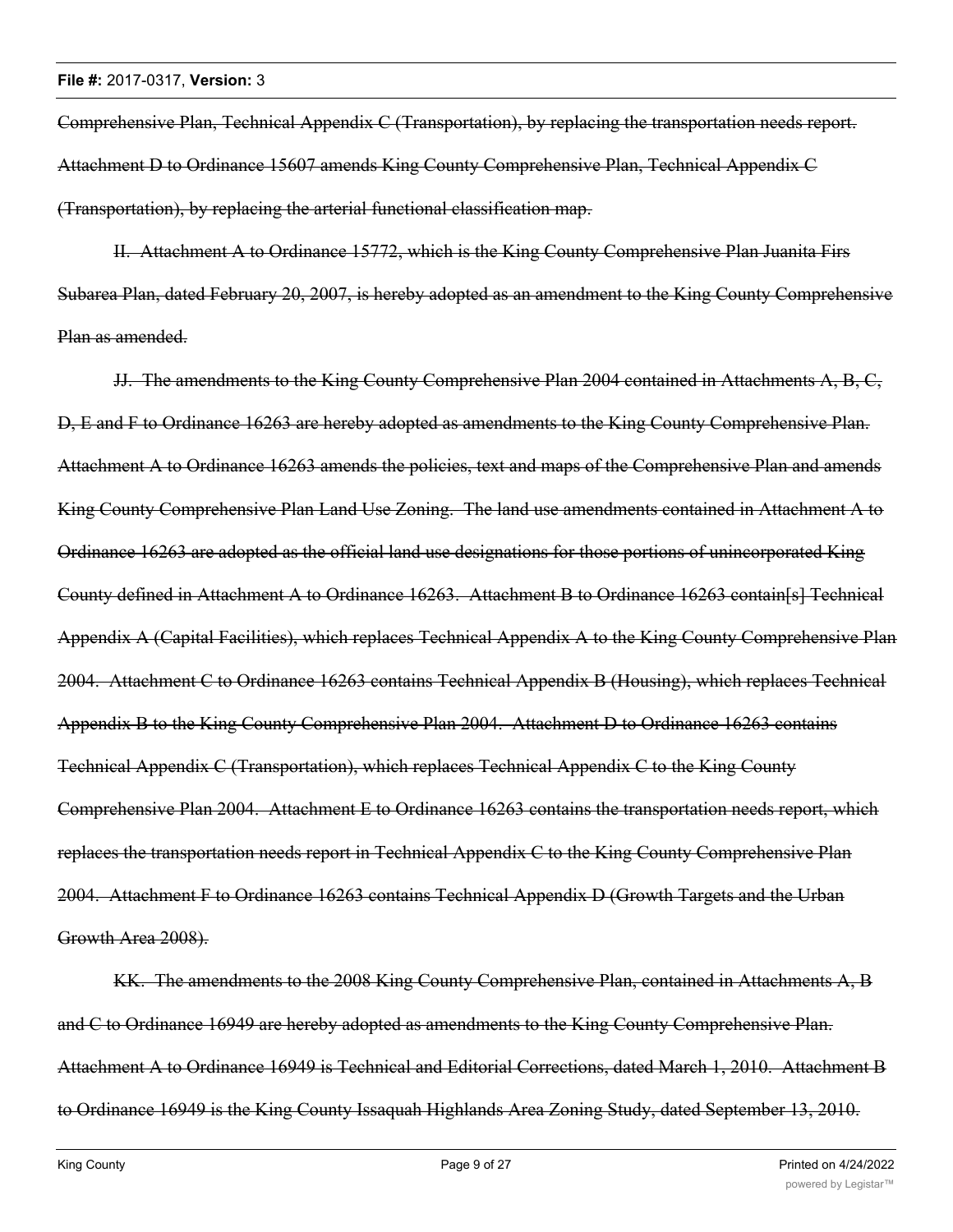Attachments A and B to Ordinance 16949 amend policies, text and maps of the Comprehensive Plan and amend King County Comprehensive Plan Land Use Zoning. The land use amendments contained in Attachment B to Ordinance 16949 are adopted as the official land use designations for those portions of unincorporated King County defined in Attachment B to Ordinance 16949. Attachment C to Ordinance 16949 is the 2010 update of the Transportation Needs Report and amends the 2008 King County Comprehensive Plan, Technical Appendix C.

LL. The amendments to the King County Comprehensive Plan 2008 contained in Attachment A to Ordinance 16985 are hereby adopted as amendments to the King County Comprehensive Plan. Attachment A to Ordinance 16985 amends the policies and goals of the King County Shoreline Master Program, consistent with chapter 90.58 RCW and chapter 173-26 WAC, and adds a new chapter 5 to the King County Comprehensive Plan.))

SECTION 4. A. Attachments A, B, and C to this ordinance are adopted as amendments to the 2016 King County Comprehensive Plan, as adopted in Ordinance 18472 and its attachments.

B. The 2017 Vashon-Maury Island Community Service Area Subarea Plan in Attachment A to this ordinance is hereby adopted as an amendment to and element of the 2016 King County Comprehensive Plan.

C. The land use and zoning amendments contained in Attachments B and C to this ordinance are hereby adopted as the official land use and zoning controls for those portions of unincorporated King County defined in Attachments B and C to this ordinance.

D. The policies, text and maps of the 2016 King County Comprehensive Plan are hereby amended as shown in Attachment C to this ordinance.

SECTION 5. Ordinance 17842, Section 3, as amended, and K.C.C. 20.12.017 are each hereby amended to read as follows:

The following provisions complete the zoning conversion from K.C.C. Title 21 to Title 21A pursuant to K.C.C. 21A.01.070: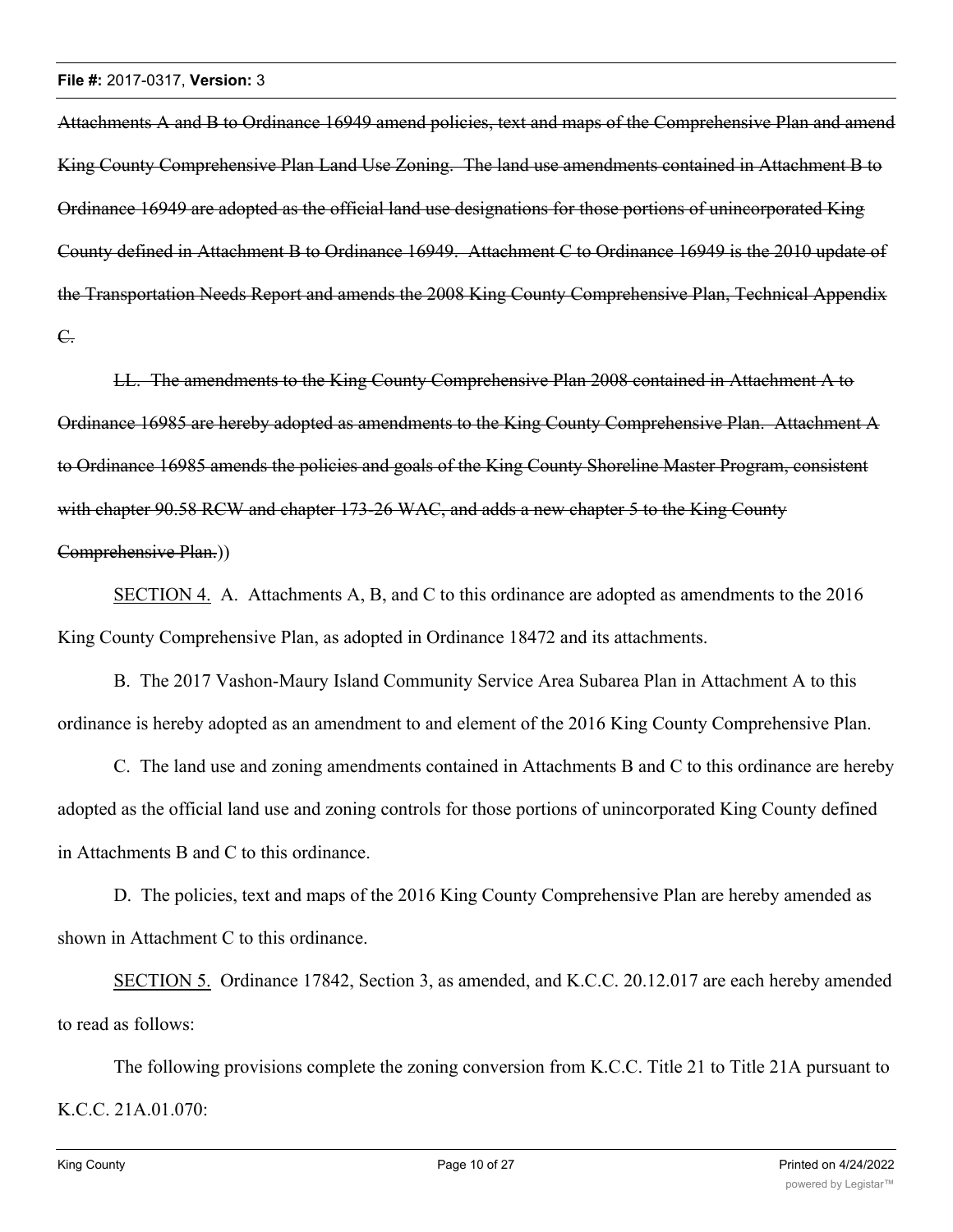A. Ordinance 11653 adopts area zoning to implement the 1994 King County Comprehensive Plan pursuant to the Washington State Growth Management Act RCW 36.760A. Ordinance 11653 also converts existing zoning in unincorporated King County to the new zoning classifications in the 1993 Zoning Code, codified in Title 21A, pursuant to the area zoning conversion guidelines in K.C.C. 21A.01.070. The following are adopted as attachments to Ordinance 11653:

Appendix A: 1994 Zoning Atlas, dated November 1994, as amended December 19, 1994.

Appendix B: Amendments to Bear Creek Community Plan P-Suffix Conditions.

Appendix C: Amendments to Federal Way Community Plan P-Suffix Conditions.

Appendix D: Amendments to Northshore Community Plan P-Suffix Conditions.

Appendix E: Amendments to Highline Community Plan P-Suffix Conditions.

Appendix F: Amendments to Soos Creek Community Plan P-Suffix Conditions.

Appendix G: Amendments to Vashon Community Plan P-Suffix Conditions.

Appendix H: Amendments to East Sammamish Community Plan P-Suffix Conditions.

Appendix I: Amendments to Snoqualmie Valley Community Plan P-Suffix Conditions.

Appendix J: Amendments to Newcastle Community Plan P-Suffix Conditions.

Appendix K: Amendments to Tahoma/Raven Heights Community Plan P-Suffix Conditions.

Appendix L: Amendments to Enumclaw Community Plan P-Suffix Conditions.

Appendix M: Amendments to West Hill Community Plan P-Suffix Conditions.

Appendix N: Amendments to Resource Lands Community Plan P-Suffix Conditions.

Appendix O: 1994 Parcel List, as amended December 19, 1994.

Appendix P: Amendments considered by the council January 9, 1995.

B. Area zoning adopted by Ordinance 11653, including potential zoning, is contained in Appendices A

and O. Amendments to area-wide P-suffix conditions adopted as part of community plan area zoning are

contained in Appendices B through N. Existing P-suffix conditions whether adopted through reclassifications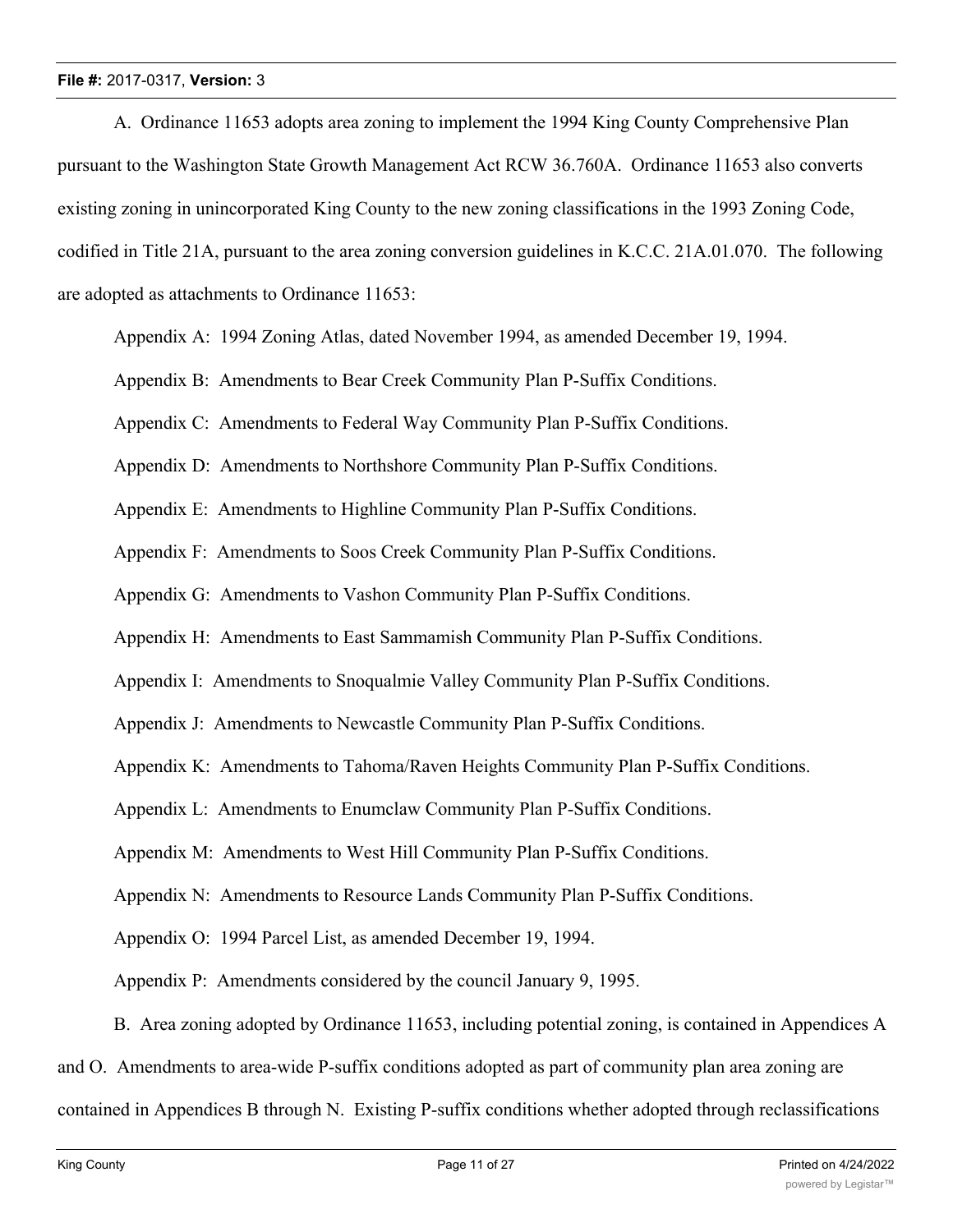or community plan area zoning are retained by Ordinance 11653 except as amended in Appendices B through N.

C. The department is hereby directed to correct the official zoning map in accordance with Appendices A through P of Ordinance 11653.

D. The 1995 area zoning amendments attached to Ordinance 12061 in Appendix A are adopted as the official zoning control for those portions of unincorporated King County defined therein.

E. Amendments to the 1994 King County Comprehensive Plan area zoning, Ordinance 11653 Appendices A through P, as contained in Attachment A to Ordinance 12170 are hereby adopted to comply with the Decision and Order of the Central Puget Sound Growth Management Hearings Board in Vashon-Maury Island, et. al. v. King County, Case No. 95-3-0008.

F. The Vashon ((Town Plan)) Area Zoning((, as Attachment K to)) adopted in Ordinance 12824, as amended, including as amended by Ordinance 17842 and Ordinance 18427, is adopted as the official zoning control for that portion of unincorporated King County defined therein.

G. The 1996 area zoning amendments attached to Ordinance 12531 in Appendix A are adopted as the official zoning control for those portions of unincorporated King County defined therein. Existing p-suffix conditions whether adopted through reclassifications or area zoning are retained by Ordinance 12531.

H. The Black Diamond Urban Growth Area Zoning Map attached to Ordinance 12533 as Appendix B is adopted as the official zoning control for those portions of unincorporated King County defined therein. Existing p-suffix conditions whether adopted through reclassifications or area zoning are retained by Ordinance 12533.

I. The King County Zoning Atlas is amended to include the area shown in Appendix B as UR - Urban Reserve, one DU per 5 acres. Existing p-suffix conditions whether adopted through reclassifications or area zoning are retained by Ordinance 12535. The language from Ordinance 12535, Section 1.D., shall be placed on the King County Zoning Atlas page #32 with a reference marker on the area affected by Ordinance 12535.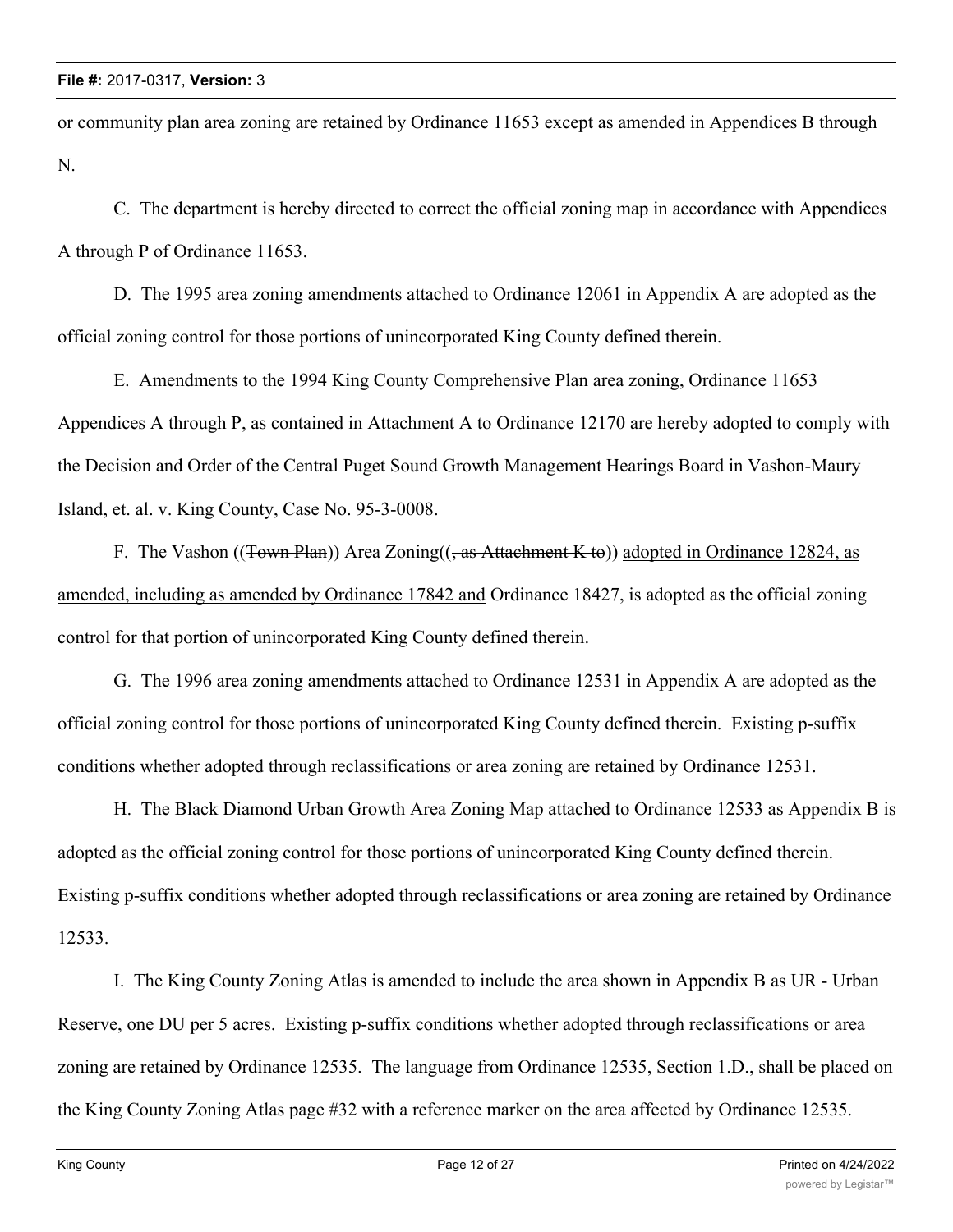J. The Northshore Community Plan Area Zoning is amended to add the Suffix "-DPA, Demonstration Project Area", to the properties identified on Map A attached to Ordinance 12627.

K. The special district overlays, as designated on the map attached to Ordinance 12809 in Appendix A, are hereby adopted pursuant to K.C.C. 21A.38.020 and 21A.38.040.

L. The White Center Community Plan Area Zoning, as revised in the Attachments to Ordinance 11568, is the official zoning for those portions of White Center in unincorporated King county defined herein.

M. Ordinance 12824 completes the zoning conversion process begun in Ordinance 11653, as set forth in K.C.C. 21A.01.070, by retaining, repealing, replacing or amending previously adopted p-suffix conditions or property-specific development standards pursuant to K.C.C. 21A.38.020 and K.C.C. 21A.38.030 as follows:

 1. Resolutions 31072, 32219, 33877, 33999, 34493, 34639, 35137, and 37156 adopting individual zone reclassifications are hereby repealed and p-suffix conditions are replaced by the property specific development standards as set forth in Appendix A to Ordinance  $12824((-))$ ;

 2. All ordinances adopting individual zone reclassifications effective prior to February 2, 1995, including but not limited to Ordinances 43, 118, 148, 255, 633, 1483, 1543, 1582, 1584, 1728, 1788, 2487, 2508, 2548, 2608, 2677, 2701, 2703, 2765, 2781, 2840, 2884, 2940, 2958, 2965, 2997, 3239, 3262, 3313, 3360, 3424, 3494, 3496, 3501, 3557, 3561, 3641, 3643, 3744, 3779, 3901, 3905, 3953, 3988, 4008, 4043, 4051, 4053, 4082, 4094, 4137, 4289, 4290, 4418, 4560, 4589, 4703, 4706, 4764, 4767, 4867, 4812, 4885, 4888, 4890, 4915, 4933, 4956, 4970, 4978, 5087, 5114, 5144, 5148, 5171, 5184, 5242, 5346, 5353, 5378, 5453, 5663, 5664, 5689, 5744, 5752, 5755, 5765, 5854, 5984, 5985, 5986, 6059, 6074, 6113, 6151, 6275, 6468, 6497, 6618, 6671, 6698, 6832, 6885, 6916, 6966, 6993, 7008, 7087, 7115, 7207, 7328, 7375, 7382, 7396, 7583, 7653, 7677, 7694, 7705, 7757, 7758, 7821, 7831, 7868, 7944, 7972, 8158, 8307, 8361, 8375, 8427, 8452, 8465, 8571, 8573, 8603, 8718, 8733, 8786, 8796, 8825, 8858, 8863, 8865, 8866, 9030, 9095, 9189, 9276, 9295, 9476, 9622, 9656, 9823, 9991, 10033, 10194, 10287, 10419, 10598, 10668, 10781, 10813, 10970, 11024, 11025, 11271, and 11651, are hereby repealed and p-suffix conditions are replaced by the property specific development standards as set forth in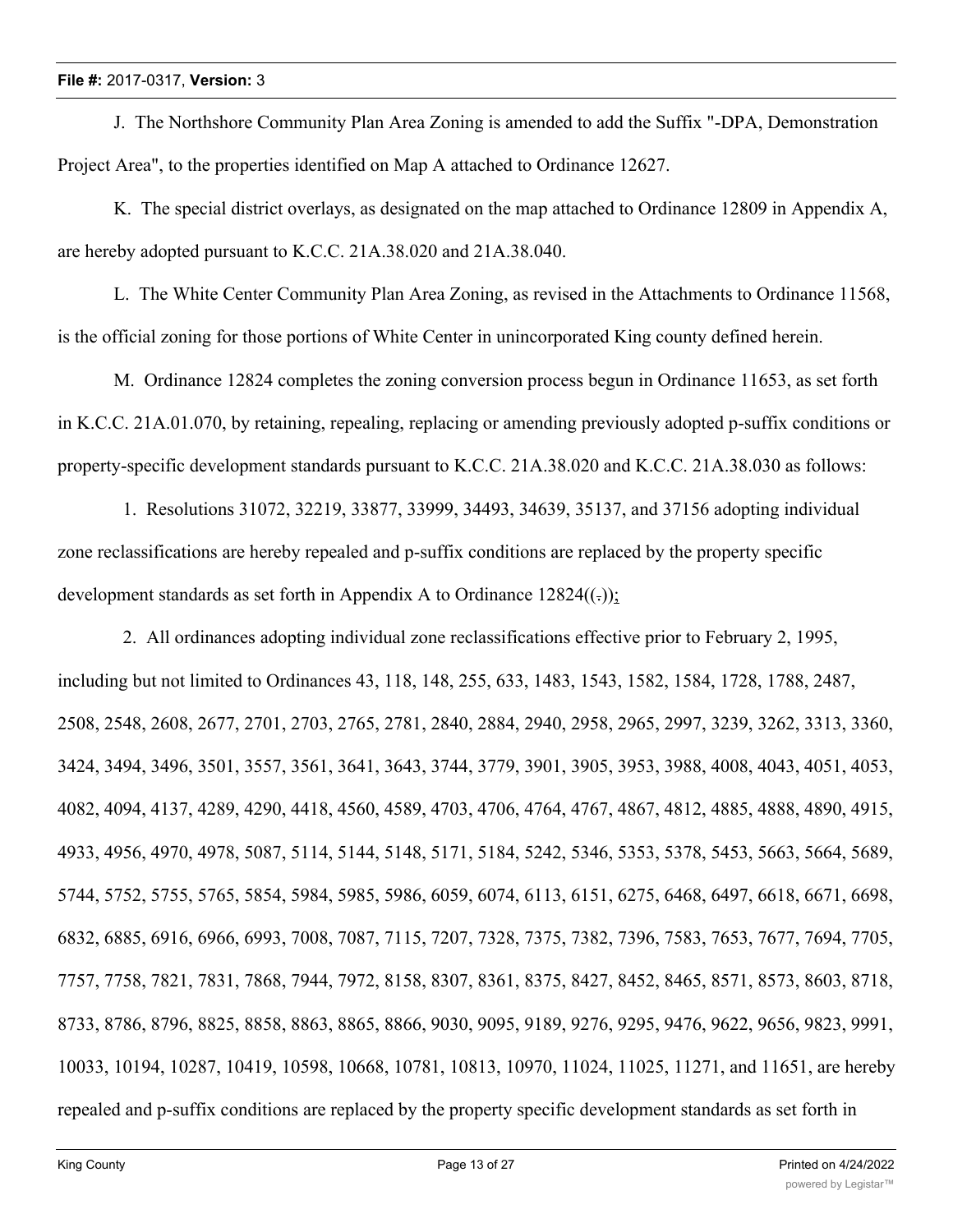Appendix A to Ordinance  $12824(()$ ;

 3. All ordinances establishing individual reclassifications effective after February 2, 1995, are hereby amended, as set forth in Appendix C to Ordinance 12824, to retain, repeal or amend the property specific development standards (p-suffix conditions) contained therein( $(\cdot)$ );

 4. All ordinances adopting area zoning pursuant to Resolution 25789 or converted by Ordinance 11653 are repealed as set forth in subsection M.4.a. through n. of this section. All p-suffix conditions contained therein are repealed or replaced by adopting the property specific development standards as set forth in Appendix A to Ordinance 12824, the special district overlays as designated in Appendix B to Ordinance 12824 or the special requirements as designated in Appendix A to Ordinance 12822.

a. The Highline Area Zoning attached to Ordinance 3530, as amended, is hereby repealed.

 b. The Shoreline Community Plan Area Zoning, attached to Ordinance 5080 as Appendix B, as amended, is hereby repealed.

 c. The Newcastle Community Plan Area Zoning, attached to Ordinance 6422 as Appendix B, as amended is hereby repealed.

 d. The Tahoma/Raven Heights Community Plan Area Zoning, attached to Ordinance 6986 as Appendix B, as amended, is hereby repealed.

 e. The Revised Federal Way area zoning, adopted by Ordinance 7746, as amended, is hereby repealed.

 f. The Revised Vashon Community Plan Area Zoning, attached to Ordinance 7837 as Appendix B, as amended, is hereby repealed.

 g. The Bear Creek Community Plan Area Zoning, attached to Ordinance 8846 as Appendix B, as amended, is hereby repealed.

h. The Resource Lands Area Zoning, adopted by Ordinance 8848, as amended, is hereby repealed.

i. The Snoqualmie Valley Community Plan Area Zoning, as adopted by Ordinance 9118, is hereby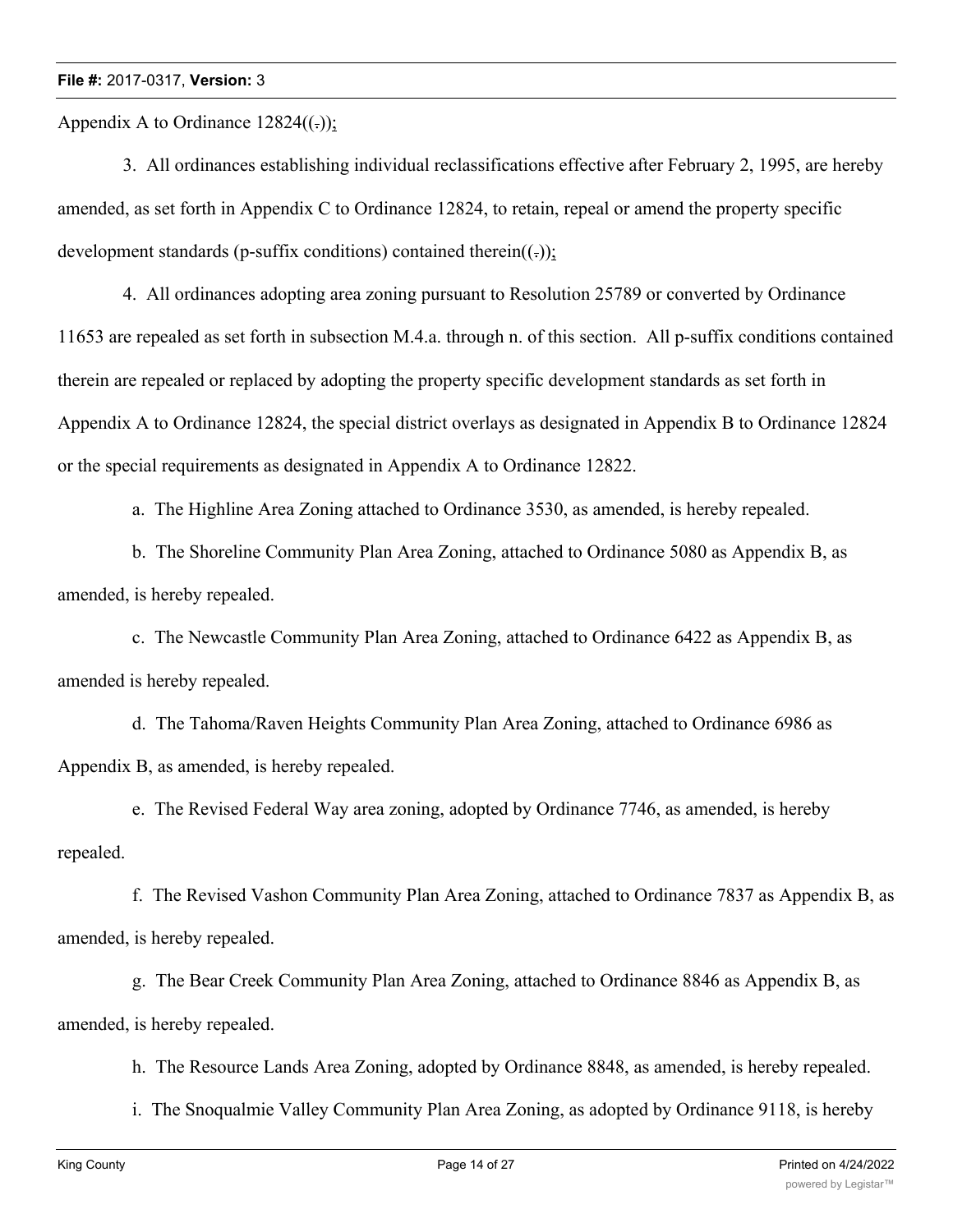repealed.

 j. The Enumclaw Community Plan Area Zoning attached to Ordinance 9499, as amended, is hereby repealed.

 k. The Soos Creek Community Plan Update Area Zoning, adopted by Ordinance 10197, Appendix B, as amended, is hereby repealed.

 l. The Northshore Area Zoning adopted by Ordinance 10703 as Appendices B and E, as amended, is hereby repealed.

 m. The East Sammamish Community Plan Update Area Zoning, as revised in Appendix B attached to Ordinance 10847, as amended, is hereby repealed.

 n. The West Hill Community Plan Area Zoning adopted in Ordinance 11116, as amended, is hereby repealed $((.)$ ; and

 5. All ordinances adopting area zoning pursuant to Title 21A and not converted by Ordinance 11653, including community or comprehensive plan area zoning and all subsequent amendments thereto, are amended as set forth in subsection M.5.a. through f. All property specific development standards (p-suffix conditions) are retained, repealed, amended or replaced by the property specific development standards as set forth in Appendix A to Ordinance 12824, the special district overlays as designated in Appendix B to Ordinance 12824 or the special requirements as designated in Appendix A to Ordinance 12822.

 a. The White Center Community Plan Area Zoning, contained in the Attachments to Ordinance 11568, as subsequently amended, is hereby further amended as set forth in Appendix D to Ordinance 12824.

 b. All property specific development standards established in Ordinance 11653, as amended, are hereby amended as set forth in Appendix E to Ordinance 12824.

 c. All property specific development standards established in Attachment A to Ordinance 11747, as amended, are hereby amended as set forth in Appendix F.

d. All property specific development standards established in Ordinance 12061, as amended, are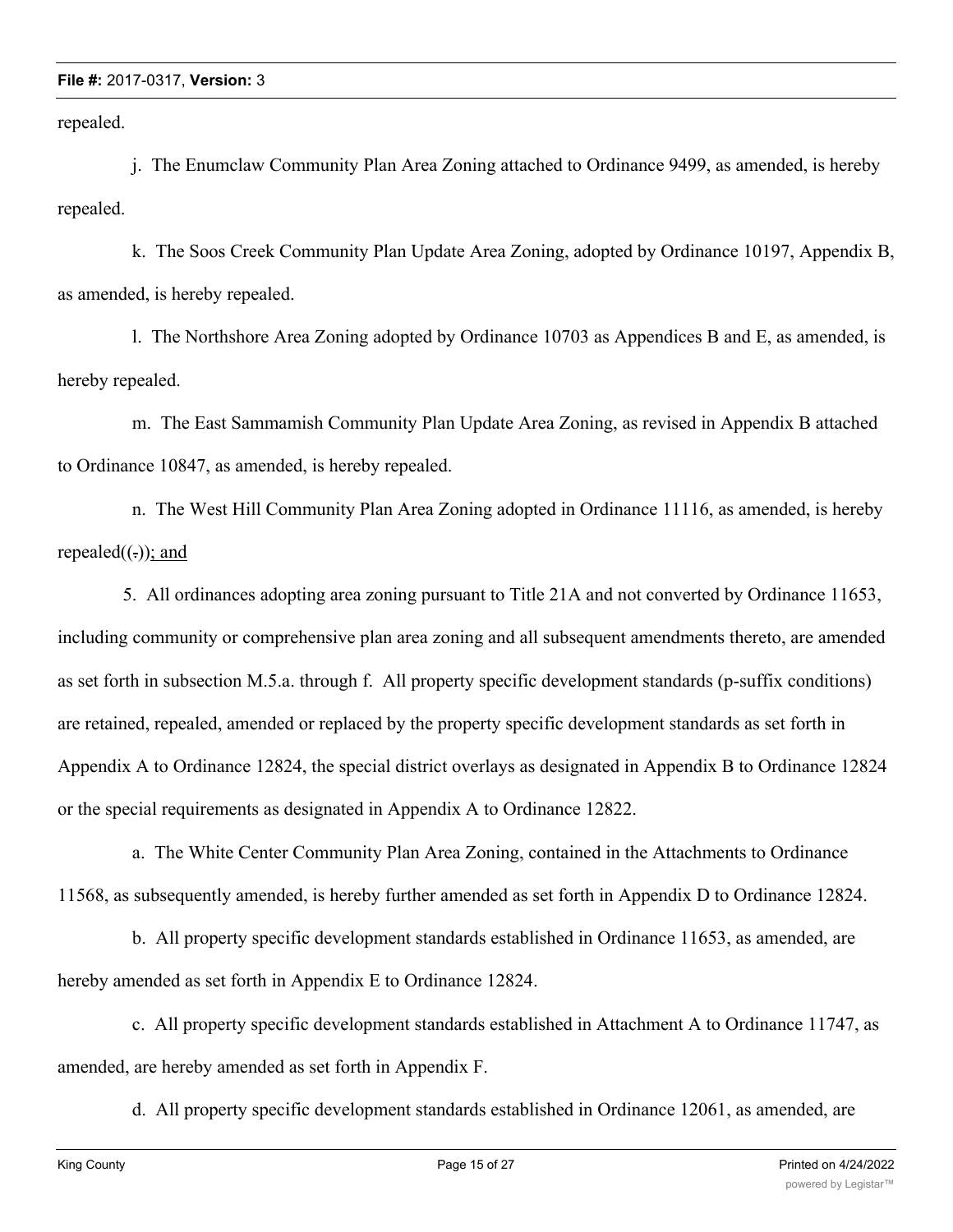hereby amended as set forth in Appendix G to Ordinance 12824.

 e. All property specific development standards established in Ordinance 12065, as amended, are hereby amended as set forth in K.C.C. 20.12.170.

 f. All property specific development standards established in Attachment A to Ordinance 12170, as amended, are hereby amended as set forth in Appendix H.

SECTION 6. Ordinance 12061, Section 4, and K.C.C. 20.12.325 are each hereby amended to read as follows:

 $((A))$  The 2017 Vashon( $(\overline{+}$ own Plan))-Maury Island Community Service Area Subarea Plan, dated (( June 1994)) December 4, 2017, ((a bound and published document, as revised by the Vashon Town Plan Committee through November 29, 1995)) in Attachment A to this ordinance, is ((to be reviewed by the King County Council and)) adopted as ((an initial)) a subarea plan ((for the Vashon Town Planning Area by March 31, 1996)) and an element of the 2016 King County Comprehensive Plan and, as such, constitutes official county policy for the geographic area of unincorporated King County defined in the plan.

SECTION 7. Ordinance 13147, Section 19, and K.C.C. 20.18.030 are each hereby amended to read as follows:

A. The King County Comprehensive Plan shall be amended in accordance with this chapter, which, in compliance with RCW 36.70A.130(2), establishes a public participation program whereby amendments are considered by the council no more frequently than once a year as part of the amendment cycle established in this chapter, except that the council may consider amendments more frequently to address:

1. Emergencies;

 2. An appeal of the plan filed with the Central Puget Sound Growth Management Hearings Board or with the court;

 3. The initial adoption of a subarea plan, which may amend the urban growth area boundary only to redesignate land within a joint planning area;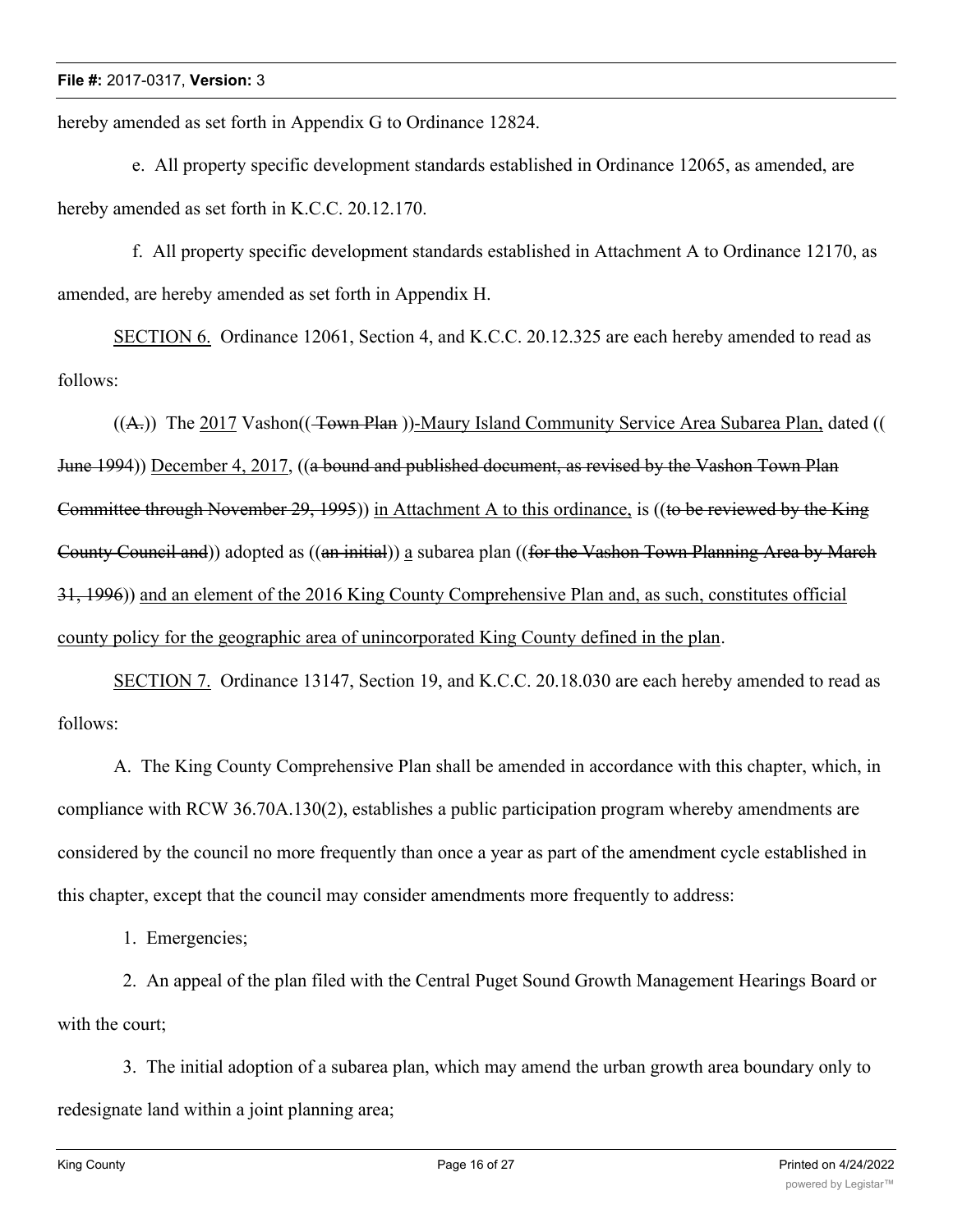4. An amendment of the capital facilities element of the Comprehensive Plan that occurs in conjunction with the adoption of the county budget under K.C.C. 4A.100.010; or

5. The adoption or amendment of a shoreline master program under chapter 90.58 RCW.

B. Every year the Comprehensive Plan may be amended to address technical updates and corrections, and to consider amendments that do not require substantive changes to policy language, changes to the priority areas map, or changes to the urban growth area boundary, except as permitted in subsection B.9. and 11. of this section. This review may be referred to as the annual cycle. The Comprehensive Plan, including subarea plans, may be amended in the annual cycle only to consider the following:

- 1. Technical amendments to policy, text, maps or shoreline designations;
- 2. The annual capital improvement plan;
- 3. The transportation needs report;
- 4. School capital facility plans;
- 5. Changes required by existing Comprehensive Plan policies;
- 6. Changes to the technical appendices and any amendments required thereby;
- 7. Comprehensive updates of subarea plans initiated by motion;
- 8. Changes required by amendments to the countywide planning policies or state law;
- 9. Redesignation proposals under the four-to-one program as provided for in this chapter;
- 10. Amendments necessary for the conservation of threatened and endangered species;

 11. Site-specific land use map amendments that do not require substantive change to comprehensive plan policy language and that do not alter the urban growth area boundary, except to correct mapping errors;

 12. Amendments resulting from subarea studies required by comprehensive plan policy that do not require substantive change to comprehensive plan policy language and that do not alter the urban growth area boundary, except to correct mapping errors; ((and))

13. Changes required to implement a study regarding the provision of wastewater services to a Rural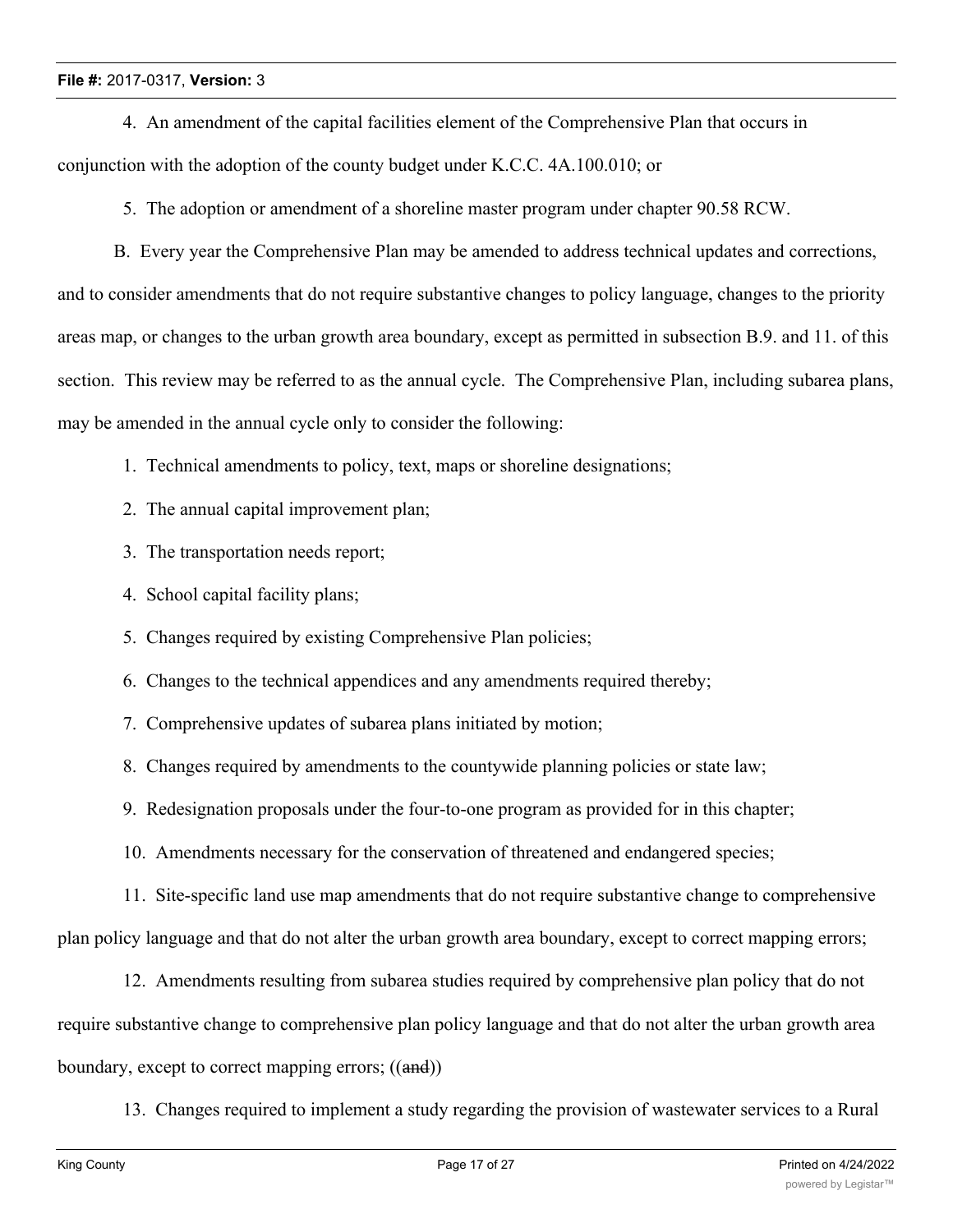Town. The amendments shall be limited to policy amendments and adjustment to the boundaries of the Rural Town as needed to implement the preferred option identified in the study; or

14. Adoption of community service area subarea plans.

C. Every fourth year beginning in 2000, the county shall complete a comprehensive review of the Comprehensive Plan in order to update it as appropriate and to ensure continued compliance with the GMA. This review may provide for a cumulative analysis of the twenty-year plan based upon official population growth forecasts, benchmarks and other relevant data in order to consider substantive changes to policy language and changes to the urban growth area. This comprehensive review shall begin one year in advance of the transmittal and may be referred to as the four-year cycle. The urban growth area boundaries shall be reviewed in the context of the four-year cycle and in accordance with countywide planning policy G-1 and RCW 36.70A.130. If the county determines that the purposes of the Comprehensive Plan are not being achieved as evidenced by official population growth forecasts, benchmarks, trends and other relevant data, substantive changes to the Comprehensive Plan may also be considered on even calendar years. This determination shall be authorized by motion. The motion shall specify the scope of the even-year amendment, and identify that the resources necessary to accomplish the work are available. An analysis of the motion's fiscal impact shall be provided to the council before to adoption. The executive shall determine if additional funds are necessary to complete the even-year amendment, and may transmit an ordinance requesting the appropriation of supplemental funds.

D. The executive shall seek public comment on the comprehensive plan and any proposed comprehensive plan amendments in accordance with the procedures in K.C.C. 20.18.160 before making a recommendation, in addition to conducting the public review and comment procedures required by SEPA. The public shall be afforded at least one official opportunity to record public comment before the transmittal of a recommendation by the executive to the council. County-sponsored councils and commissions may submit written position statements that shall be considered by the executive before transmittal and by the council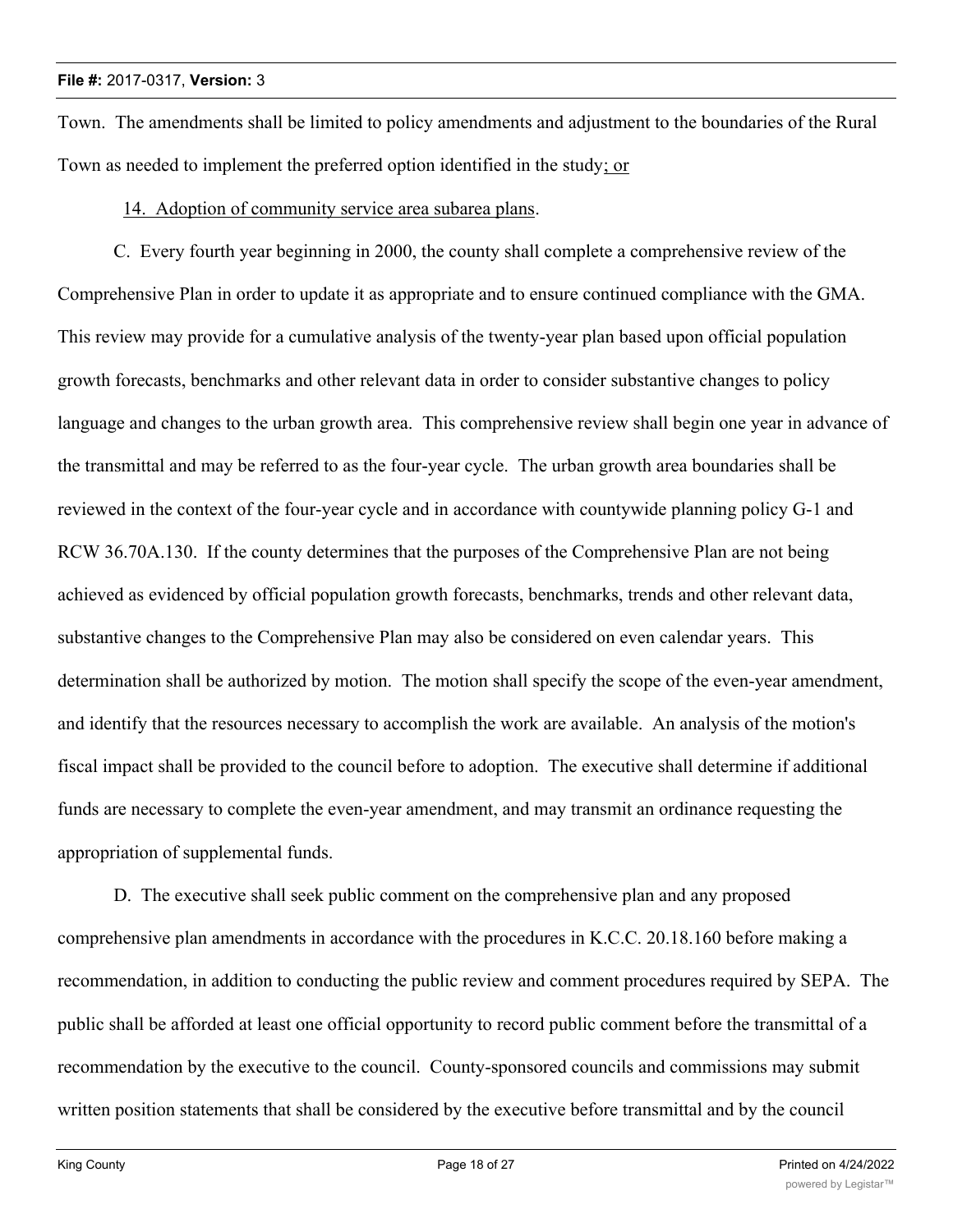before adoption, if they are received in a timely manner. The executive's recommendations for changes to policies, text and maps shall include the elements listed in Comprehensive Plan policy I-207 and analysis of their financial costs and public benefits, any of which may be included in environmental review documents. Proposed amendments to the Comprehensive Plan shall be accompanied by any development regulations or amendments to development regulations, including area zoning, necessary to implement the proposed amendments.

NEW SECTION. SECTION 8. There is hereby added to K.C.C. chapter 20.12 a new section to read as follows:

The Fall City Subarea Plan contained in Attachment A to Ordinance 13875, as amended, is adopted as an element of the King County Comprehensive Plan and, as such, constitutes official county policy for the geographic area of unincorporated King County defined in the plan. The Fall City land use amendments to the King County Comprehensive Plan land use map contained in Attachment A, as amended, are adopted as the Rural Town boundaries of Fall City. The Fall City area zoning amendments contained in Attachment A, as amended, are adopted as the zoning control for those portions of unincorporated King County defined in the attachment. Existing property-specific development standards (p-suffix conditions) on parcels affected by Attachment A, as amended, do not change except as specifically provided in Attachment A, as amended.

NEW SECTION. SECTION 9. There is hereby added to K.C.C. chapter 21A.38 a new section to read as follows:

A. The purpose of the affordable housing special district overlay is to provide an optional incentive that will lead to an increase in the supply of affordable housing within the Vashon Rural Town. This special district overlay shall only apply on a voluntary basis to the parcels shown in Map Amendment #3 in Attachment B of Proposed Ordinance 2017-0317. Use of the special district overlay is voluntary and these eligible parcels retain all existing development and land use rights and may exercise those without using this special district overlay.

B. The special district overlay is eligible to be used by any residential or mixed use development that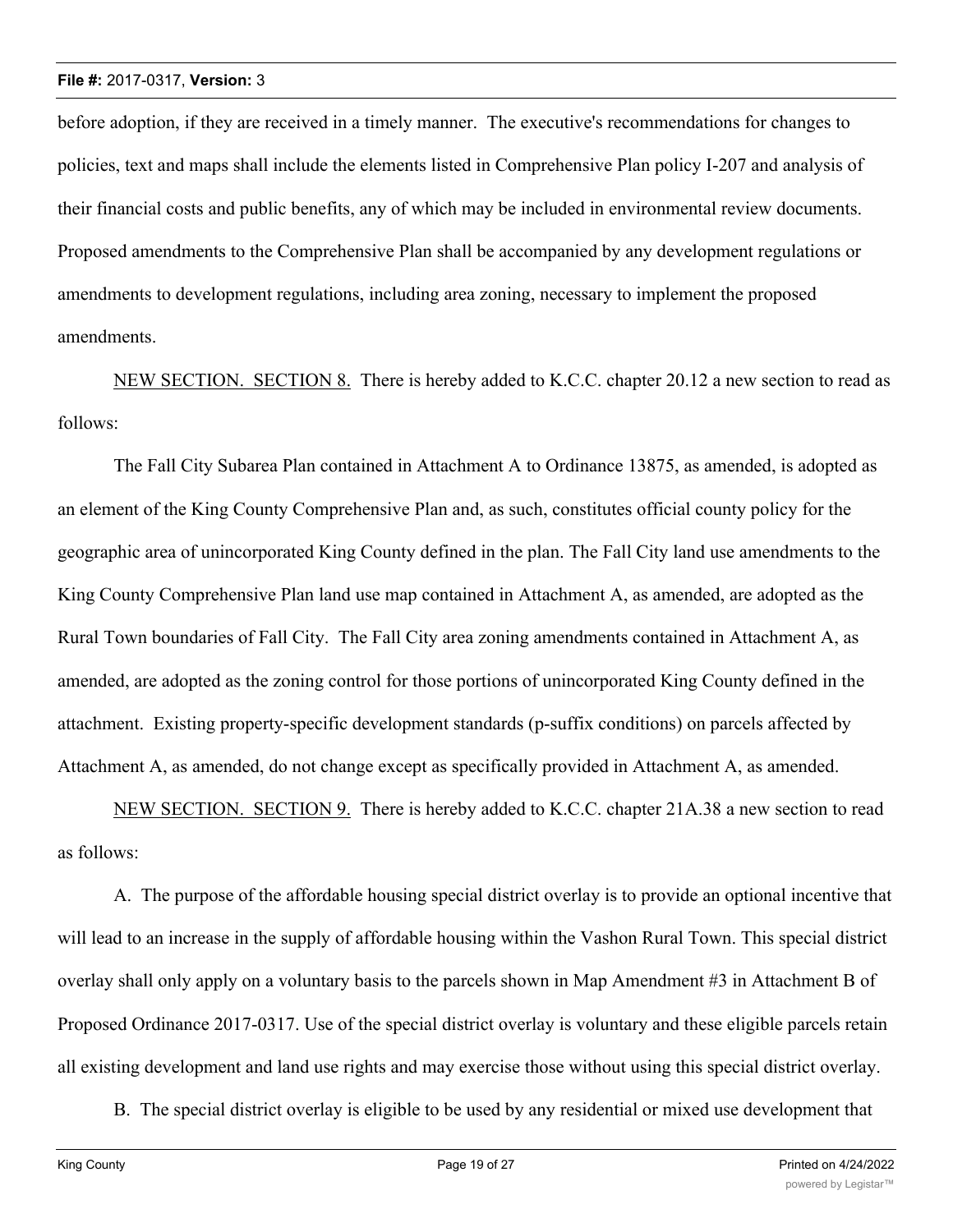complies with the following standards:

 1. A minimum of fifty percent of the units in each development shall be affordable to households with incomes at or below sixty percent of area median income, and the remainder of the units in each development shall be affordable to households with incomes up to a maximum of eighty percent of area median income;

 2.a. Rents of rental units, including both rent and the average cost of essential utilities, shall be set at no greater than thirty percent of the maximum gross income for the applicable income level; or

 b. The sales price of owner occupied units shall be set so that they are affordable for income and asset qualified home buyers at the applicable income level. Prices shall be restricted based on typical underwriting ratios and other lending standards;

 3. The development is located on an eligible parcel as shown in Map Amendment #3 in Attachment B to this ordinance; and

 4. The development adheres to all special district overlay standards listed in subsection C. of this section.

C. All development shall comply with all applicable King County development regulations, including K.C.C. Title 9, K.C.C. Title 13, K.C.C. Title 14, K.C.C. Title 16, K.C.C. Title 17, K.C.C. Title 19A, K.C.C. Title 20, K.C.C. Title 21A, K.C.C. Title 23, K.C.C. Title 27 and K.C.C. Title 27A, except as follows:

1. The maximum density shall be as follows:

a. any parcel zoned R-1 may develop up to a maximum density of four dwelling units per acre;

b. any parcel zoned R-4 may develop up to a maximum density of eight dwelling units per acre;

 c. any parcel zoned R-8 or R-12 may develop up to a maximum density of eighteen dwelling units per acre;

 d. any mixed use development in the Community Business (CB) zone that contains a residential component may develop up to a maximum density of eighteen dwelling units per acre;

2. To reduce the impacts of new development on potable water supplies, the development shall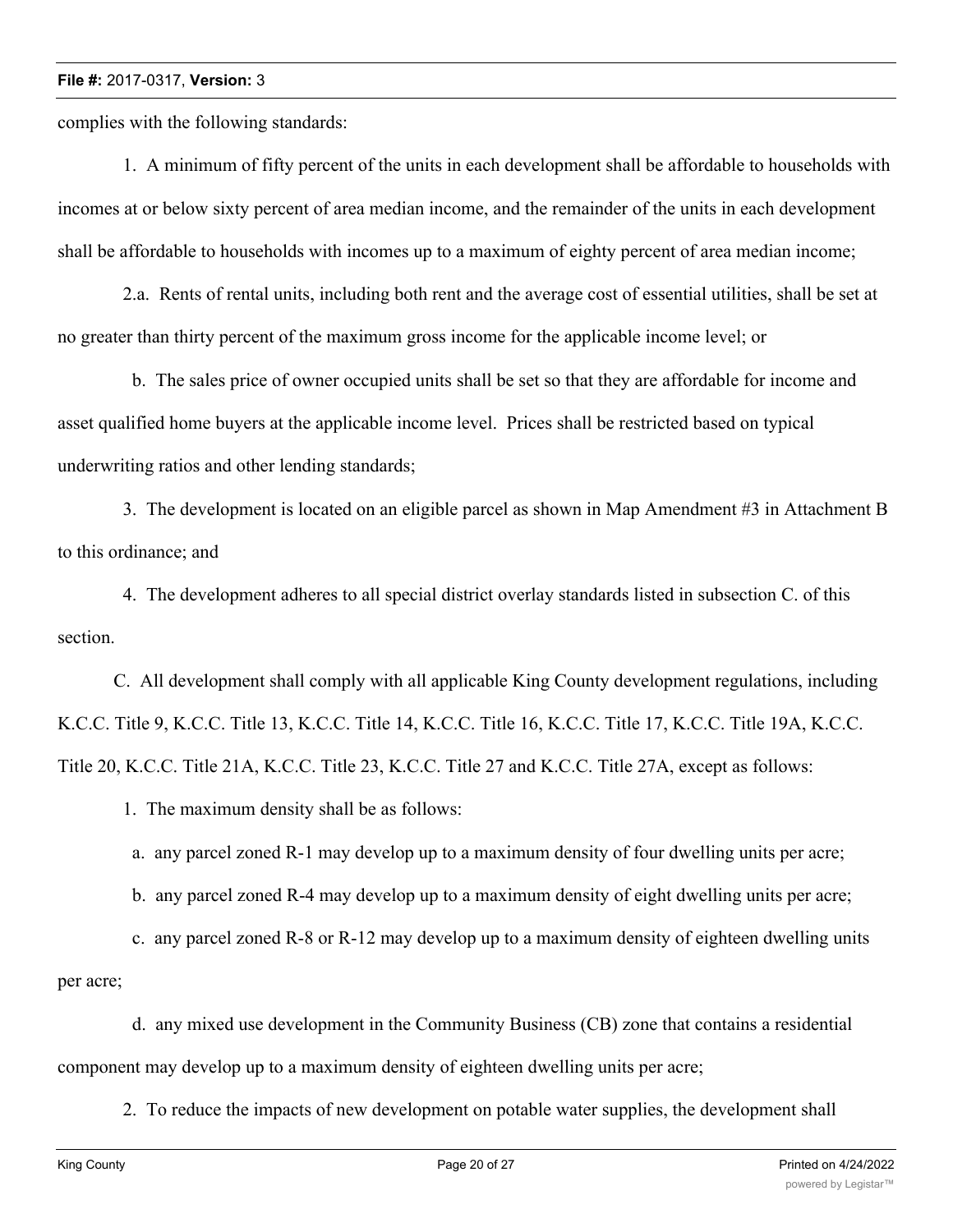incorporate at least three of the following water conservation measures, and that only one of the outdoor measures from subsection C.3.a. through h. of this section may be counted toward the minimum requirement:

a. mulch landscape beds with two inches organic mulch;

b. use grass type requiring less irrigation and minimal maintenance;

c. use Xeriscape landscape techniques on seventy-five percent or more of site landscaped area;

 d. landscape with plants appropriate for site topography and soil types, emphasizing use of plants with low watering requirements, which means they are drought tolerant;

e. install subsurface or drip systems for irrigation with timers;

 f. install a rainwater collection system, such as a cistern, that reduces water consumption for irrigation by fifty percent annually;

 g. provide one-hundred percent of landscaping water use with captured precipitation or reused water purified without the use of chemicals;

 h. install smart scheduling technology. This strategy counts for a maximum reduction of thirty percent provided all landscape water use is controlled by a soil moisture sensor control system or a weatherbased irrigation control system;

 i. reduce total indoor and outdoor water consumption by at least twenty-five percent over standard practices;

j. provide water submetering for each unit or entire building where central hot water system are used;

k. install all bathroom faucets with 1.5 gallons per minute or better;

l. install all showerheads not to exceed 1.75 gallons per minute;

m. install all kitchen faucets not to exceed two gallons per minute;

n. install high efficiency toilets not to exceed 1.28 gallons per flush or 1.6/1.1 for dual flush;

o. install no-cartridge waterless urinals or 1/8 gallon urinals and high efficiency toilets as noted

above in all common areas; or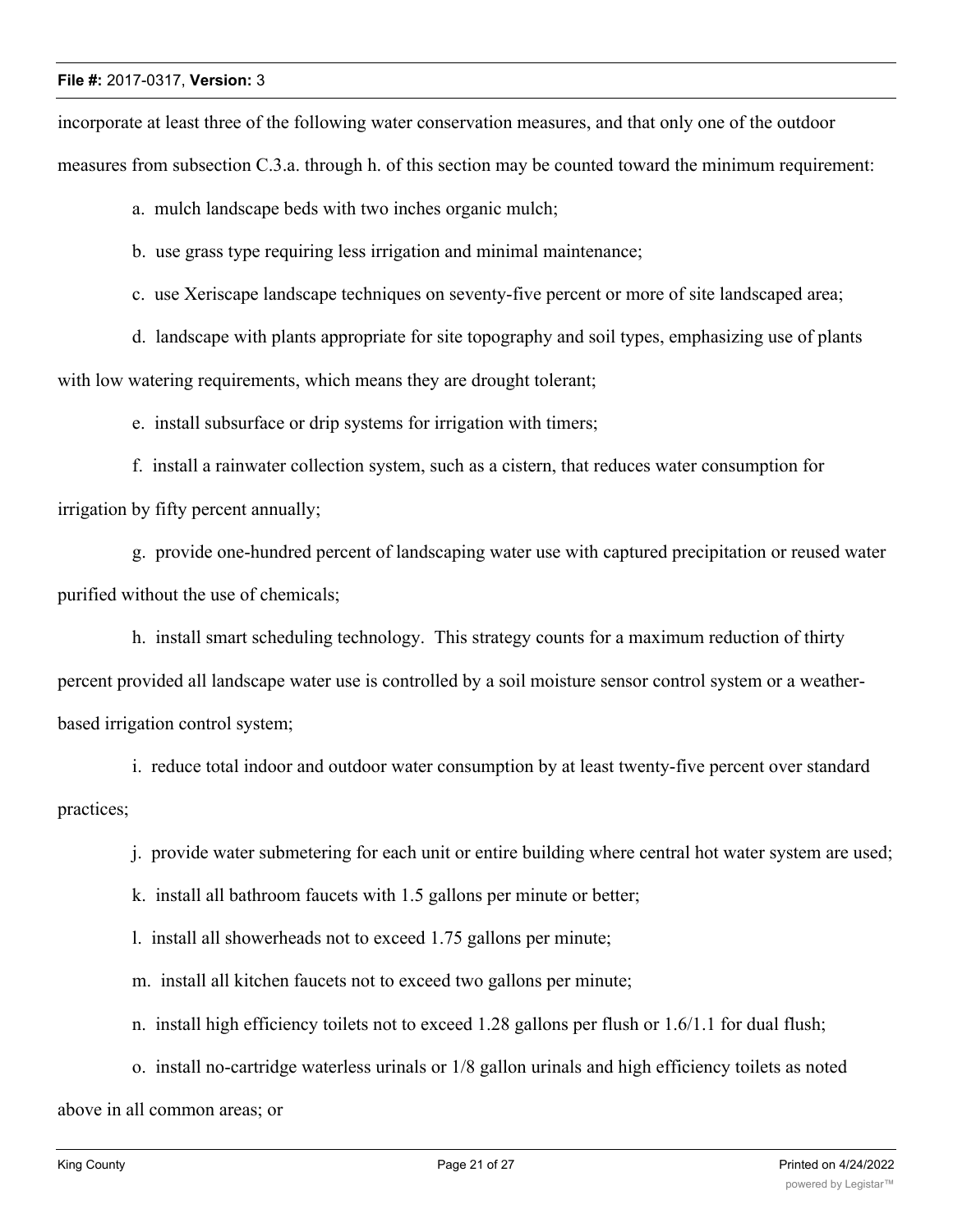p. install point-source, on-demand or recirculation pump hot water systems, where appropriate;

3. All new units must connect to public water and public sewer;

 4. Affordable housing units shall remain as affordable housing for a minimum of fifty years for ownership affordable housing units and for a minimum of thirty years for rental affordable housing units, starting from the date of final certificate of occupancy for the development;

5. Developments shall be landscaped as follows:

 a. when seventy-five percent or more of the units in the development consists of townhouses or apartments, the development shall provide perimeter landscaping and tree retention in accordance with K.C.C. chapter 21A.16 for townhouse or apartment projects;

 b. when less than seventy-five percent of the units in the development consists of townhouses or apartments, the development shall provide landscaping and tree retention in accordance with K.C.C. chapter 21A.16 for townhouses or apartments on the portion or portions of the development containing the units, but if buildings containing the units are more than one hundred feet from the development's perimeter, the required landscaping may be reduced by fifty percent; and

 c. all other portions of the development shall provide landscaping or retain trees in accordance with K.C.C. chapter 21A.16;

 6. Developments shall provide one off-street parking space per unit. The director may require additional parking, up to the maximum standards for attached dwelling units, which may be provided in common parking areas. Off-street parking may be reduced below one per unit, with the approval of the director, with submission of a site-specific parking study that demonstrates that parking demand is met; and

 7. All developments shall provide on-site recreation space at a minimum of fifty percent of the levels required in K.C.C. chapter 21A.14.

D. Use of the incentive in this section requires an affordable housing covenant recorded against the property as a condition of issuance of any construction permit or recording of a subdivision.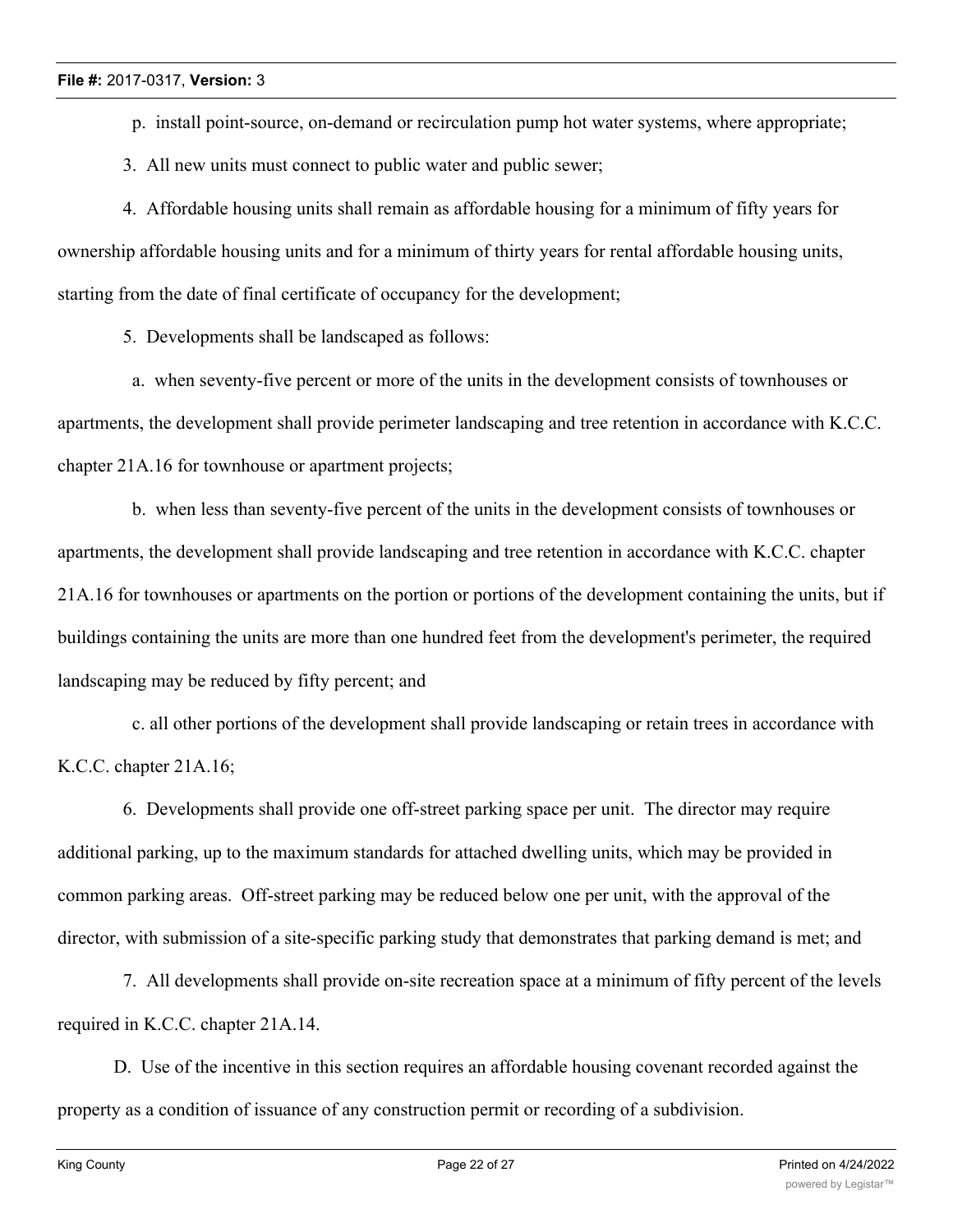E. The department is authorized to enforce the requirements of this section, including those pertaining to sale and rental affordability and other requirements of the covenant, through judicial action or administrative action under Title 23.

F. A preapplication meeting shall be required for developments using the special district overlay in this section.

G. As part of the preapplication process and before filing an application with the department, the applicant shall hold at least one community meeting in accordance with K.C.C. 20.20.035. In addition to the requirements of K.C.C. 20.20.035, the applicant shall:

1. Include in the mailed notice:

a. the name of the affordable housing developer;

b. the total number of planned dwelling units;

c. preliminary architectural renderings of buildings;

d. preliminary site plan;

e. the dates, times and locations of community informational meeting about the development;

f. contact information including names and phone numbers for the developer or applicant; and

g. a county contact person or agency;

 2. Conduct the meeting or meetings in a location accessible to the public at least thirty days before the anticipated date of application. The purpose of the meeting is to provide neighboring property owners and residents with information regarding the proposed development and to answer questions regarding the proposed development; and

 3. Prepare and install a four-foot by four-foot notice board that must be placed in a conspicuous location on the property proposed for development. The board shall be installed no later than the date the mailed notice for the community meeting is sent and shall remain in place until the development application is abandoned or when the permit is issued.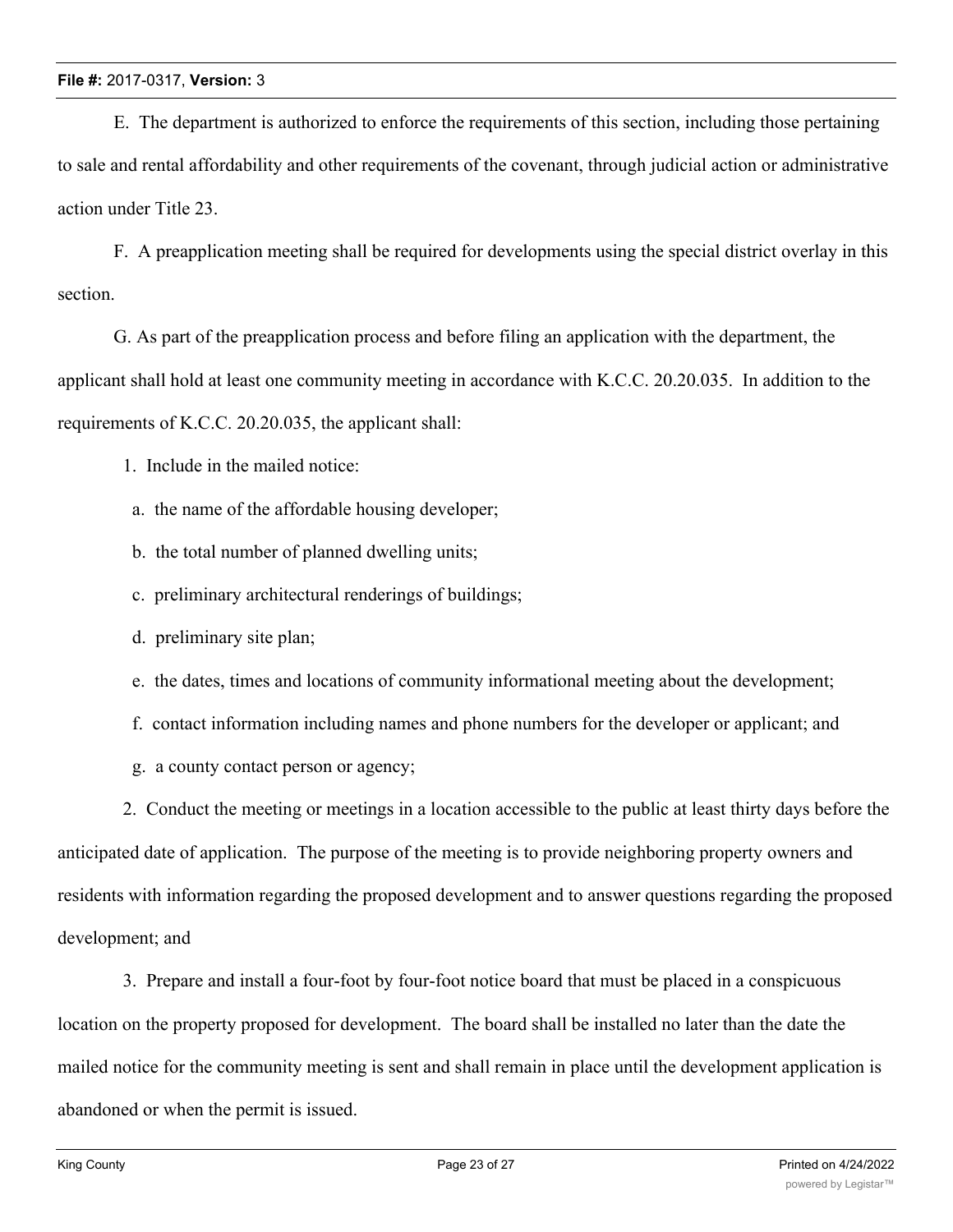H An application for a development under the special district overlay in this section shall be considered complete when the information required under K.C.C. 20.20.040, as well as the following information and studies have been submitted and are adequate to review the proposal:

1. A proposed development plan and draft covenant that includes:

a. the number of dwelling units that are part of the development;

b. a description of the affordability levels for the units;

c. the duration of the affordability of the units;

 d. the number of off-street parking spaces, and documentation of the director's decision on any requests to reduce the number of spaces;

 e. the requirements and process for income limits and income verification, in accordance with federal, state and county standards;

f. the specific water and energy conservation measures proposed;

 g. the consequence of any failure to satisfy the requirements of the covenant, which consequences shall include, but not be limited to, specific performance and disgorgement of any revenue the resulted from a rental or sale price that exceed that allowed by the covenant; and

 h. an acknowledgement that King County can enforce the covenant through a judicial action or K.C.C. Title 23; and

2. Any necessary information identified through the preapplication process.

SECTION 10. A. A written evaluation of the special district overlay, as adopted in section 9 of this ordinance, shall be conducted by the executive to assess the efficacy of its scope and standards in achieving the overlay's purpose of incentivizing affordable housing within the Vashon Rural Town, and shall include recommendations to retain, amend or repeal the special district overlay. The evaluation shall examine the advantages and disadvantages of the special district overlay, including a review of the relationship between the parcels that the special district overlay applies to and potable water supply. Other factors the evaluation shall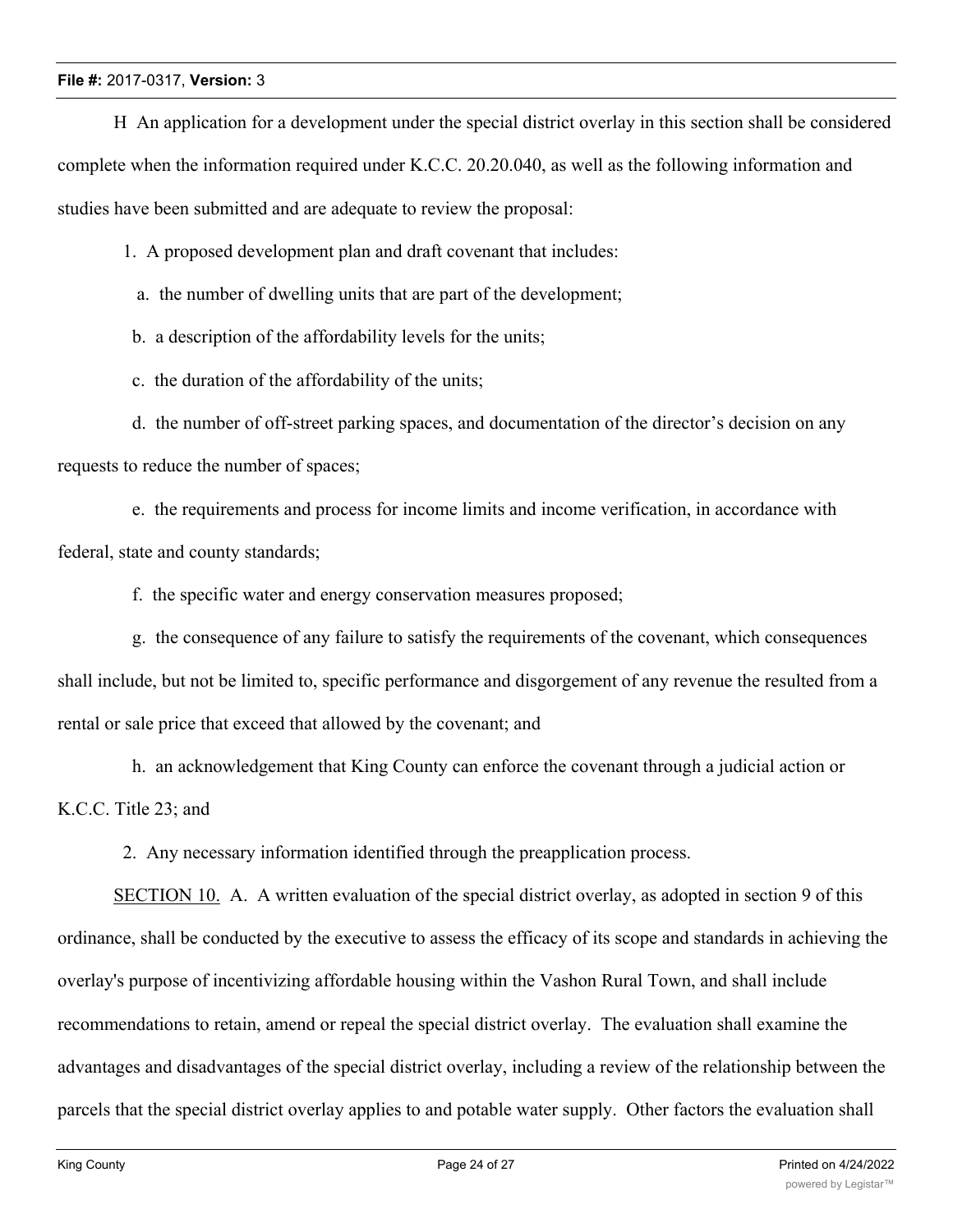consider include, but are not limited to: the public benefits and risks of retaining or repealing the special district overlay; the current need for affordable housing on Vashon-Maury Island, including for households with incomes at or below thirty percent of area median income; infrastructure capacity, including public roads and sewer; and potential impacts to affordable housing funding if the special district overlay is modified or eliminated.

B. The evaluation shall include annual reports and a final report:

 1. The executive shall conduct preliminary evaluations that include the information in subsection A. of this section, as well as the following information:

 a. a list and evaluation of ongoing permit applications using the special district overlay, and feedback from those permit applicants on the efficacy of the special district overlay;

 b. evaluation of whether any code changes are necessary to further the purpose of the special district overlay; and

 c. for the first annual report and the final report, information of other jurisdictions approaches to incentivizing development of affordable housing, and evaluation of whether those approaches would be appropriate to Vashon-Maury Island.

 d. The executive shall file three preliminary evaluation reports, and either a motion accepting each report or an ordinance proposing necessary code changes to further the purposes of the special district overlay. These reports shall be filed annually no later than December 31, 2018, December 31, 2019, and December 31, 2020, in the form of a paper original and an electronic copy with the clerk of the council, who shall retain the original and provide an electronic copy to all councilmembers, the council chief of staff, the policy staff director and the lead staff for the transportation, economy and environment committee, or its successor. When the trigger for a final evaluation under subsection B.2.a. occurs, any subsequent annual reports shall not be required; and

2. A draft final evaluation shall be completed within ninety days of the occurrence of one the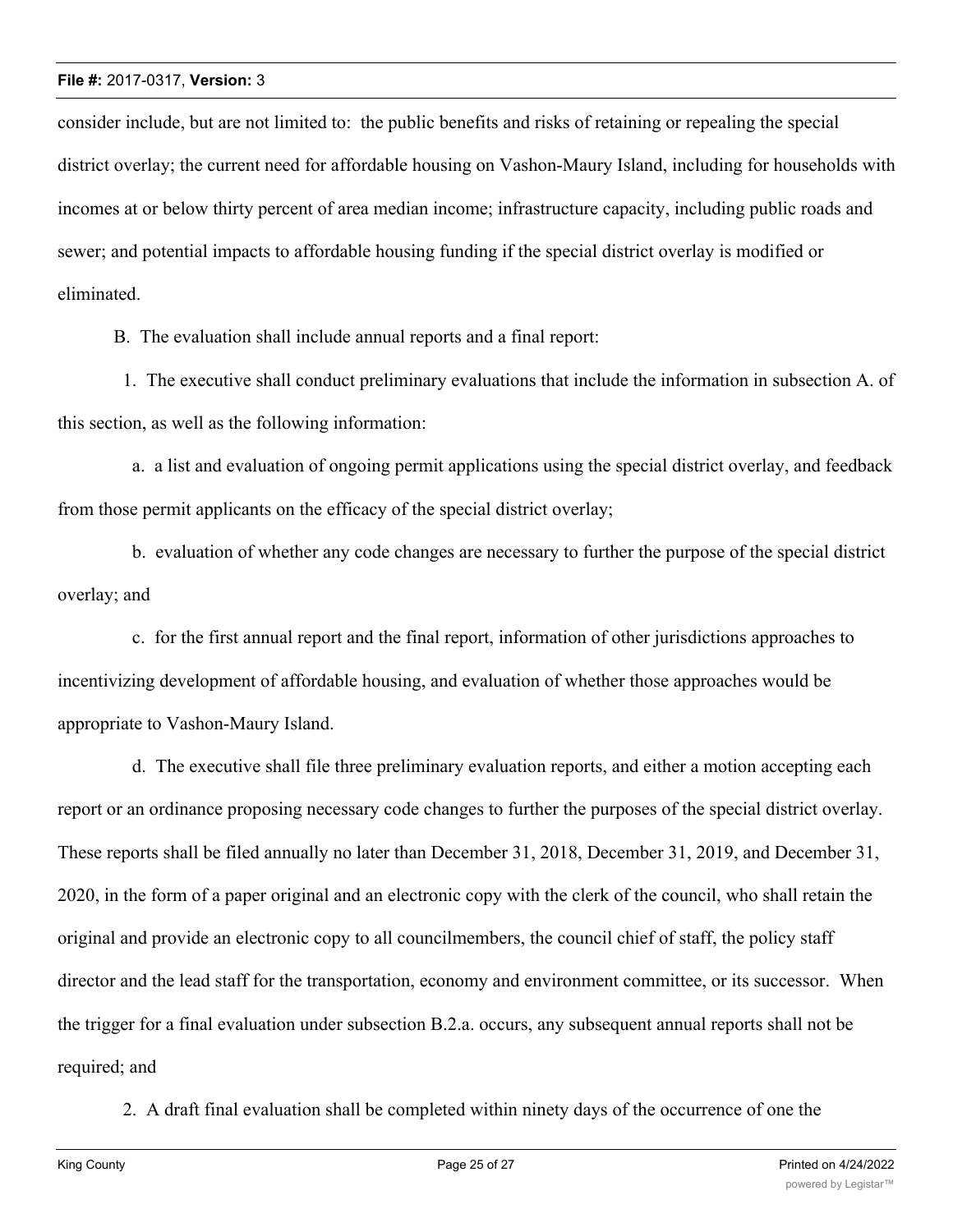following, whichever comes first:

 a. issuance of the first permit necessary for construction that would result in a cumulative total of one hundred twenty affordable housing units within the special district overlay; or

b. four years after the effective date of this ordinance.

C. The department shall produce a draft final evaluation including the information required in this section.

D. The department shall include a public comment period for the department's draft evaluation described in subsection A. of this section. The public comment period shall be at least forty-five days from the date of publication in the Vashon-Maury Island newspaper of record. As part of this public comment period, the department shall:

 1. Publish notice of the draft evaluation's availability in the Vashon-Maury Island newspaper of record that includes locations where the draft evaluation is available;

2. Request comments of the King County water district 19 and the Vashon sewer district;

 3. Request comments from any developer that has applied for approval under the special district overlay provisions;

4. Provide a copy at the local library;

5. Provide an electronic copy on the department's website; and

 6. Send electronic notice to the clerk of the council, who shall retain the original email and provide an electronic copy to all councilmembers, the council chief of staff, the policy staff director and the lead staff for the transportation, economy and environment committee, or its successor.

E. After the public comment period has ended, the department shall prepare a final evaluation of the special district overlay, incorporating or responding to the comments received. Within sixty days of the end of the end of the public comment period, the executive shall file a final evaluation report, a motion accepting the report, and an ordinance that implements any proposed changes to the special district overlay, in the form of a